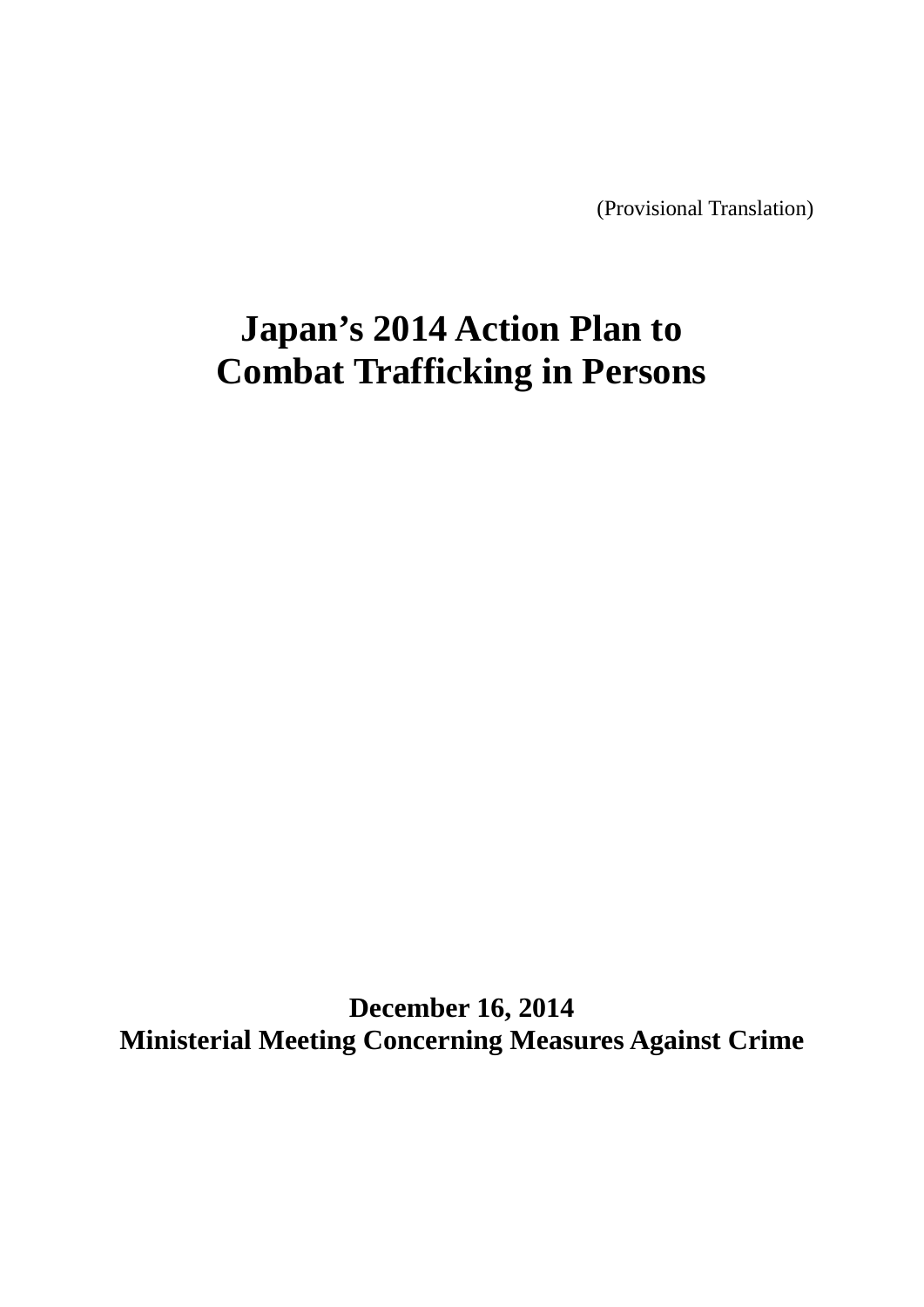Introduction: Establishment of the "Japan's 2014 Action Plan to Combat Trafficking in Persons"

Trafficking in persons is a grave violation of human rights and requires a prompt and appropriate response from a humanitarian perspective as trafficking in persons causes serious psychological and physical pain for the victims and recovery from such damage is very difficult. Moreover, as trafficking in persons is a serious international concern, the international society takes great deal of interest in the measures against trafficking in persons.[1](#page-1-0)

Article 3 of the "Protocol to Prevent, Suppress and Punish Trafficking in Persons, Especially Women and Children, Supplementing the United Nations Convention against Transnational Organized Crime" (hereinafter referred to as the "Trafficking in Persons Protocol")<sup>[2](#page-1-1)</sup> defines trafficking in persons as follows:

Article 3

 $\overline{a}$ 

- (a) "Trafficking in persons" shall mean the recruitment, transportation, transfer, harbouring or receipt of persons, by means of the threat or use of force or other forms of coercion, of abduction, of fraud, of deception, of the abuse of power or of a position of vulnerability or of the giving or receiving of payments or benefits to achieve the consent of a person having control over another person, for the purpose of exploitation. Exploitation shall include, at a minimum, the exploitation of the prostitution of others or other forms of sexual exploitation, forced labour or services, slavery or practices similar to slavery, servitude or the removal of organs;
- (b) The consent of a victim of trafficking in persons to the intended exploitation set forth in subparagraph (a) of this article shall be irrelevant where any of the means set forth in subparagraph (a) have been used;
- (c) The recruitment, transportation, transfer, harbouring or receipt of a child for the purpose of exploitation shall be considered "trafficking in persons" even if this does not involve any of the means set forth in subparagraph (a) of this article;
- (d) "Child" shall mean any person under eighteen years of age.

International society defines these acts as trafficking in persons. To conclude the Trafficking in Persons Protocol, Japan closely examined whether punishments were imposed for these acts under domestic laws. With regard to the acts for which punishments were not imposed in Japan, punitive provisions for them (such as the crime of buying or selling of human beings) were added to the Penal Code in the 2005 amendment and, as a result, all these acts are now deemed to be crimes (see Annex 1 "List of Punitive Provisions That Guarantee the Trafficking in Persons Protocol"). As specified in the above-described definition, any person can become a victim, whether male or female, whether adult or child, and whether Japanese or foreigner.

In April 2004, to promptly and steadily promote close cooperation among the relevant government agencies and cooperation with the international society in preventing and eradicating trafficking in persons and protecting victims, the Government of Japan established

<span id="page-1-0"></span><sup>1</sup> For example, this year the United Nations designated July 30 as the "World Day against Trafficking in Persons" and its Secretary-General and Director-General of the International Labour Organization stated that they aim to eradicate trafficking in persons.

<span id="page-1-1"></span><sup>&</sup>lt;sup>2</sup> Although Japan has completed the establishment of domestic laws for carrying out the Trafficking in Persons Protocol, Japan has not concluded the Protocol because it has still not concluded the "Convention against Transnational Organized Crime."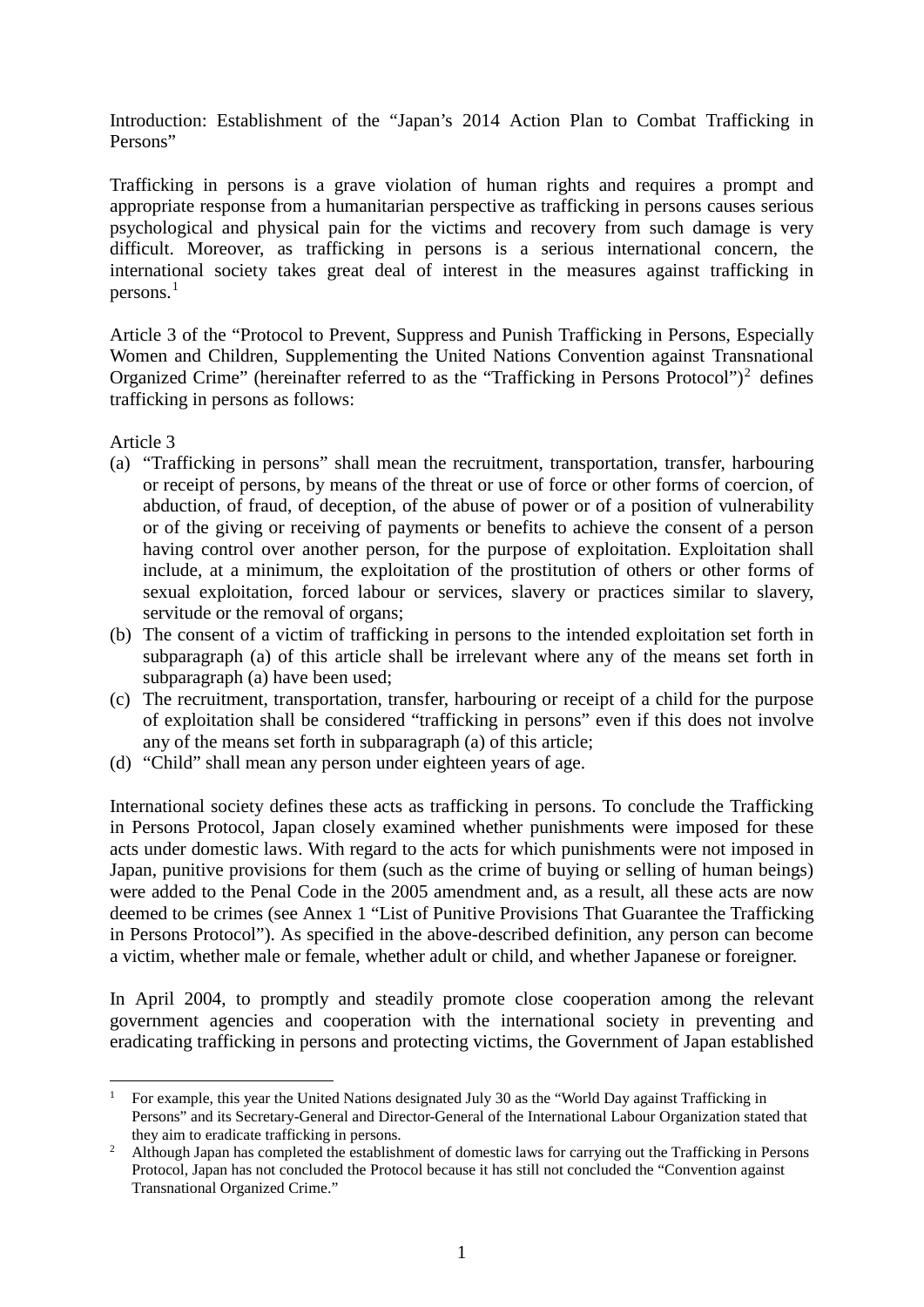an Inter-Ministerial Liaison Committee regarding measures to combat trafficking in persons. In December that year, the Government of Japan drew up the "Japan's Action Plan of Measures to Combat Trafficking in Persons" to promote integral and comprehensive government-wide action to combat the transnational organized crime of trafficking in persons. Moreover, in December 2009, based also on the results of the measures carried out according to the plan, the Ministerial Meeting Concerning Measures Against Crime[3](#page-2-0) established the "Japan's 2009 Action Plan to Combat Trafficking in Persons" to deal appropriately with the issues concerning the measures against trafficking in persons and continue to promote the measures to be carried out by the Government as a whole.

As a result of the Government's steady implementation of the measures specified in both action plans since 2004, it can be said that Japan's measures against trafficking in persons have greatly advanced and attained some notable achievements. However, trafficking in persons is a serious transnational problem, and thus, the international society pays close attention to Japan's action against the crime. It is necessary to make active efforts consistently to identify and protect the victims as well as find the traffickers, keeping in mind that trafficking in persons is very latent in nature and the Government is not identifying all the victims.

In addition, Japan has planned to promote the utilization of foreign human resources and expects an increase of foreign visitors towards the 2020 Tokyo Olympics and Paralympics. In this situation, it is important for Japan to continue to demonstrate active efforts to carry out measures against trafficking in persons, preventing Japan to be a destination country.

Furthermore, given that there are cases where Japanese women have become trafficking victims for sexual exploitation, and from the viewpoint of the promotion of women's activities, the appropriate promotion of measures against trafficking in persons will be helpful for establishing environment where women can further play an active role without anxiety.

Therefore, the Government of Japan drew up the "Japan's 2014 Action Plan to Combat Trafficking in Persons" for the eradication of trafficking in persons and the response with appropriate measures to the situation against trafficking in persons, and the Government as a whole will carry out more strongly both integral and comprehensive measures against trafficking in persons as part of making "Japan, the safest country in the world" towards the 2020 Tokyo Olympics and Paralympics.

As before, this Action Plan will promote measures against trafficking in persons in accordance with the definition of "trafficking in persons" specified in Article 3 of the Trafficking in Persons Protocol, in close collaboration with the relevant government agencies, and in cooperation with foreign countries' relevant government agencies, international organizations and NGOs, etc. In addition, the Action Plan has specified that efforts will be made to prevent trafficking in persons through the prevention of labor exploitation, that the protection of trafficking victims and the identification of them as a precondition for the prosecution of traffickers will be promoted, and that the assessment of the status of various measures and the verification of their effects will be promoted through the preparation and

<span id="page-2-0"></span>In September 2003, the Ministerial Meeting Concerning Measures Against Crime was founded as a meeting consisting of all the ministers under the sponsorship of the Prime Minister, to generally and actively promote effective and appropriate measures for reviving "Japan, the safest country in the world." In December 2009, the Inter-Ministerial Liaison Committee regarding measures to combat trafficking in persons was put under the Ministerial Meeting.  $\overline{a}$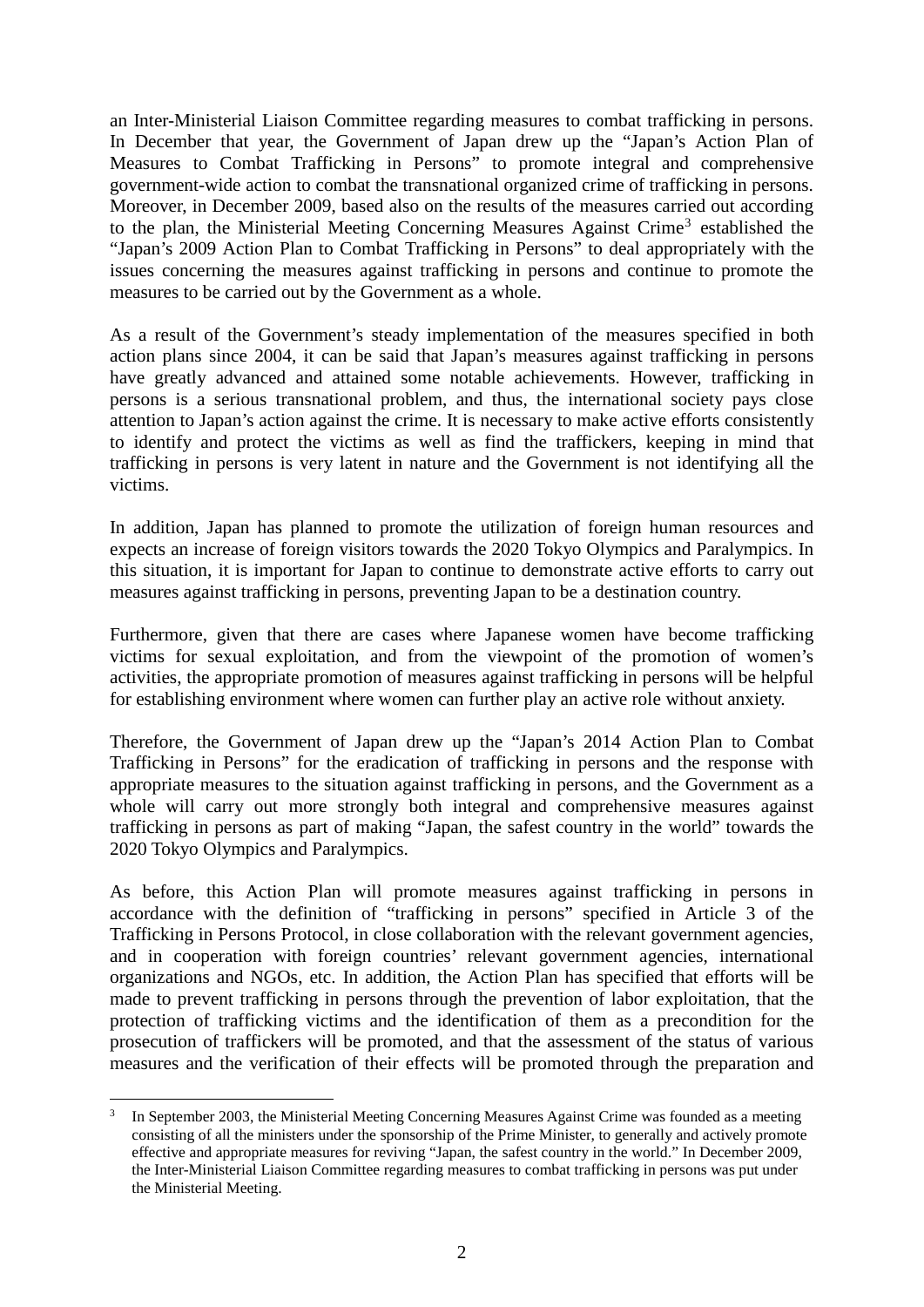publication of annual reports concerning trafficking in persons.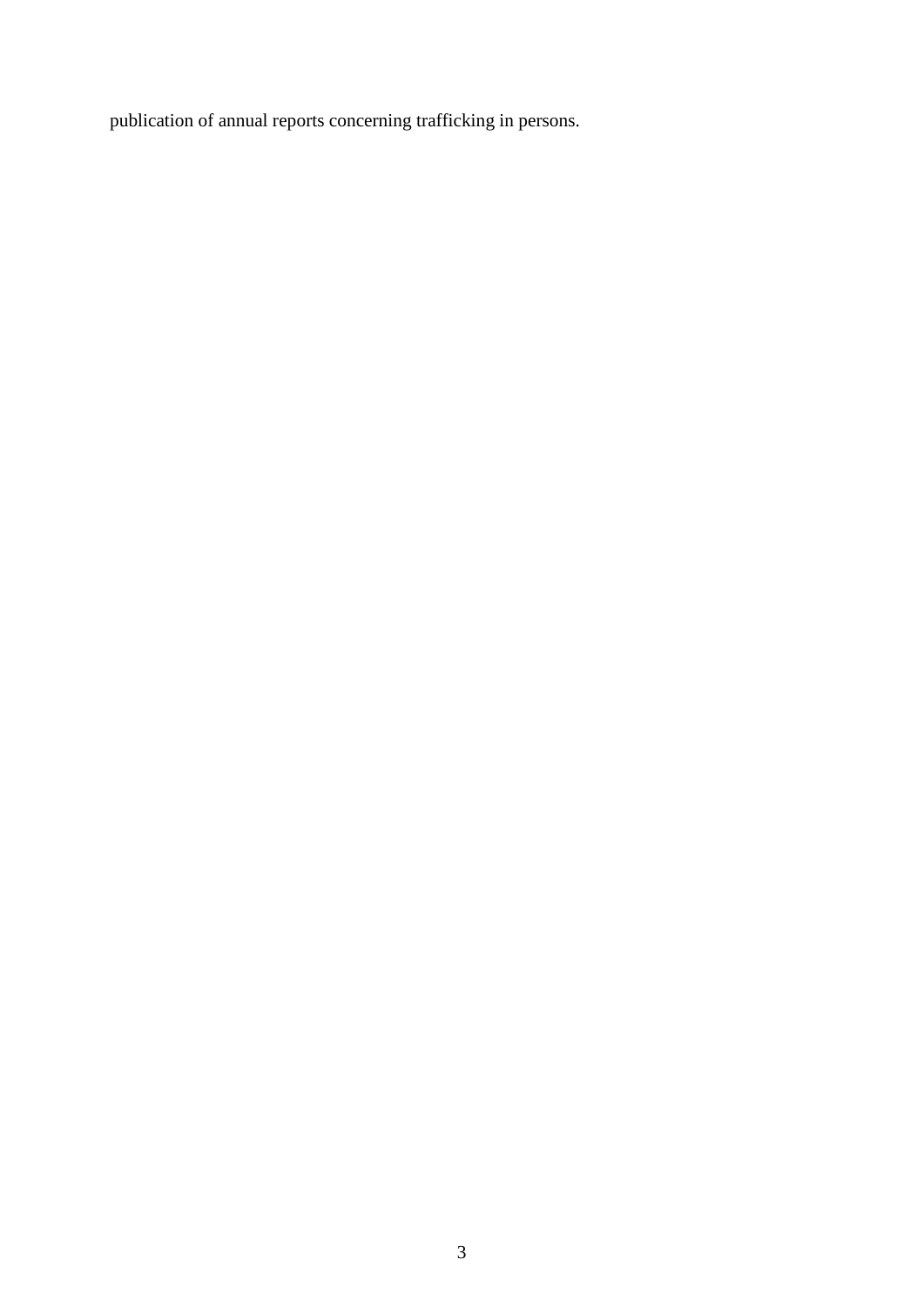# **1. Thorough assessment of the current situation of trafficking in persons**

*To carry out measures against trafficking in persons effectively, it is essential to understand the situation thoroughly. Because it is predicted that trafficking methods will become more skillful and there will be ongoing changes in the situation, it is necessary to analyze the situation from cases of trafficking in persons dealt with by relevant government agencies and to share information. In addition, because trafficking in persons is committed across borders, it is also important to make efforts in cooperation with the international society.*

(1) Assessment and analysis of the cases of trafficking in persons

When the Immigration Bureau carries out its various procedures, it will register information on trafficking victims and traffickers in the "trafficking in persons database" to help understand their situation. The police will endeavor to assess and analyze the cases of trafficking in persons through their activities, such as on-the-spot inspections and control of adult entertainment businesses etc.

The relevant government agencies will share the information gained through their efforts and the information received from foreign embassies in Tokyo, NGOs, lawyers and others to understand and analyze the working conditions of non-Japanese women and workers, cases of trafficking in persons, and the current situation of broker organizations in Japan and abroad.

To arrest domestic and foreign brokers, the Government of Japan will share information by effectively using contact points established among the relevant government agencies, embassies in Tokyo, international organizations, NGOs and others concerning cases of trafficking in persons.

(2) Sharing information with foreign governments and related institutions

The Government of Japan will make efforts to share information with foreign governments and related institutions through various activities, including dispatching the Government Delegations on Anti-Human-Trafficking Measures to the countries where many victims of trafficking in persons were sent from. Moreover, cooperative relationships will be created with such countries concerning the prevention of trafficking in persons and the protection of victims.

#### **2. Prevention of trafficking in persons**

*Because trafficking in persons causes serious mental and physical pain to victims, and*  because recovery from such damage is very difficult, it is most important to prevent the *occurrence of damage first of all.*

*For this purpose, it is necessary to appropriately carry out immigration control and residence management, and taking into consideration the fact that many victims are forced to be employed illegally, endeavor to prevent illegal employment related to adult entertainment businesses and sex-related amusement special businesses. In addition, when expanding Technical Intern Training Program and utilizing foreign human resources, appropriate management must be carried out so that systems related to foreigners'work cannot be abused for trafficking in persons.*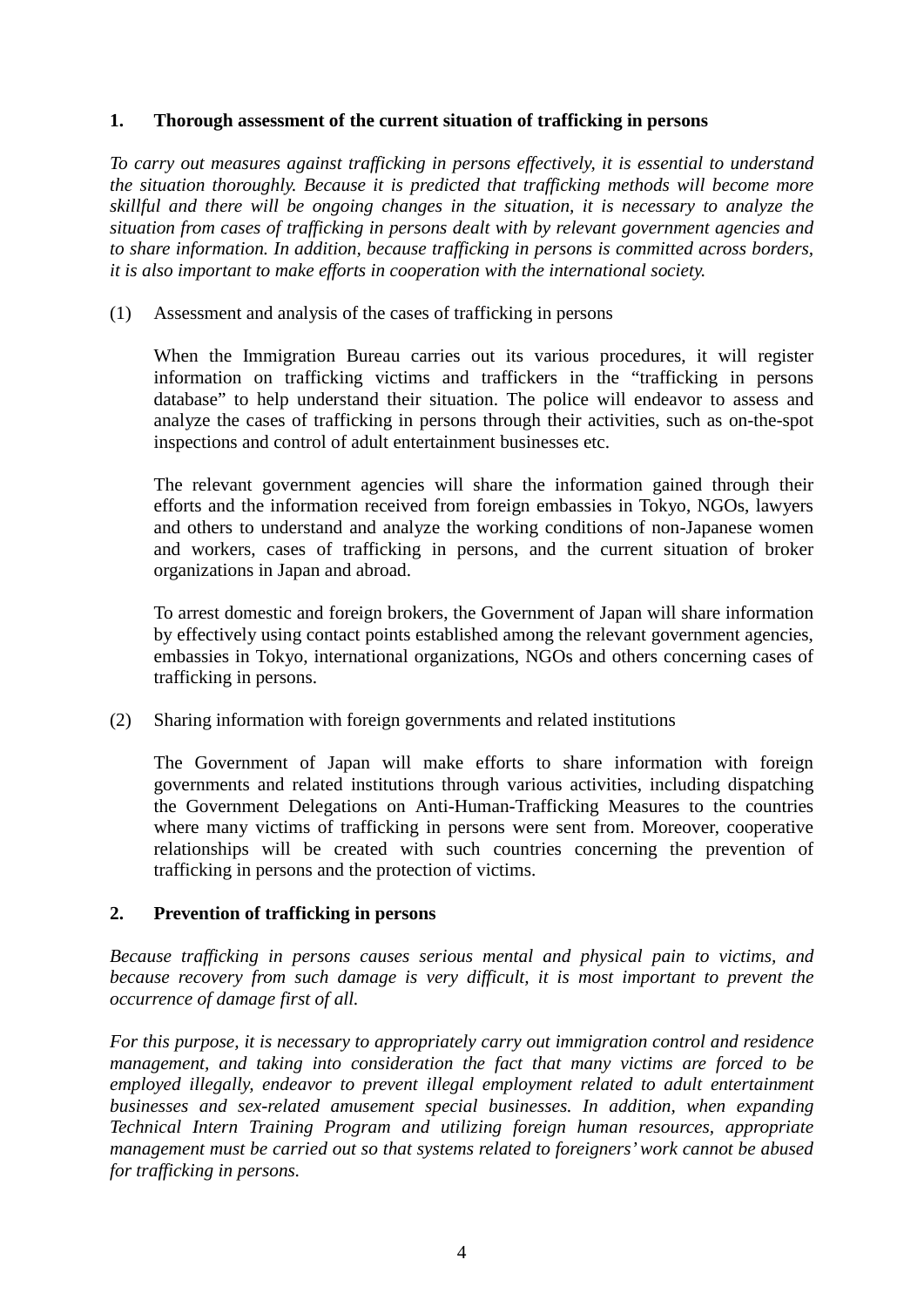*Moreover, it is also necessary to take measures against the demand side for trafficking in persons.*

- (1) Prevention of trafficking in persons by thorough immigration control
- 1) Thoroughly strict immigration control

Efforts will be made to prevent traffickers from entering Japan and protect the victims. For example, if the purpose of a foreigner's entering Japan is doubtful, the foreigner will be handed over to a special inquiry officer for a hearing to examine the foreigner carefully. It is necessary not only to carry out immigration inquiries thoroughly but also to utilize the databases on trafficking in persons, the advanced passenger information (API), and the passenger name records (PNR) prepared by each airline for the reservation of air tickets. In addition, immigration control officers will more actively and continuously patrol transit areas in airports and sea port areas, and in cooperation with airlines etc. watch and disclose any doubtful activities, such as stowing away or brokers'supply of forged passports.

2) Strict examination of visas

To cope with the cases of sophisticated visa applications fraud (including false marriages and impersonation), and to cope with visa applications by persons likely to be victimized by trafficking in persons, the Government of Japan will conduct detailed individual interviews and strict examination to prevent trafficking in persons.

In addition, if an ex-victim applies for a visa to revisit Japan, careful examination will be carried out to prevent the ex-victim from being victimized again.

3) Improvement of the wide-area visa network

As one of the border control measures, the Ministry of Foreign Affairs will continue to improve the information and telecommunications network with the overseas diplomatic establishments and the relevant government agencies in order to promptly share information on visa application by latent victims and to prevent trafficking in persons.

4) Strengthening of measures against forged documents

To prevent forged passports and other documents being used as a means for trafficking victims to enter Japan, the Forged Documents Control Office established in each of the Narita, Haneda, Kansai, and Central Airports which the majority of immigrants use will take the lead in strictly inspecting documents suspected of having been forged and providing training to airport and seaport staff concerning the inspection of forged documents in order to improve their inspection techniques, including the effective use of inspection equipment.

In addition, to prevent passports and visas issued by the Government of Japan from being used as a means for trafficking victims to enter Japan, the introduction of the next-generation e-Passports that can prevent forgery will be examined and the management of visa seals will be strengthened to enhance measures against illegal use of passports and visas, including the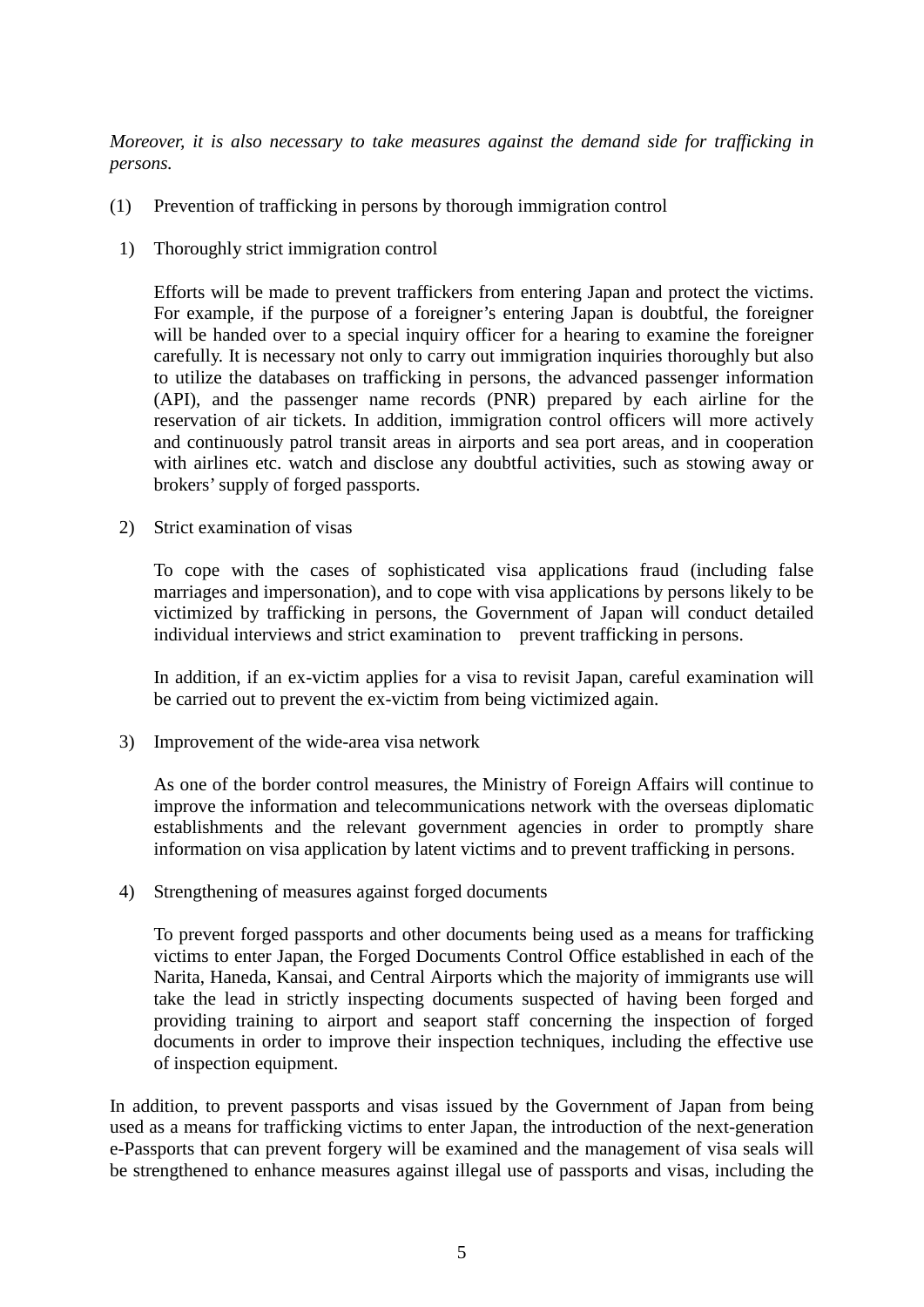illegal acquisition of them by impersonation and the forgery of them.

- (2) Prevention of trafficking in persons through thorough residence management
- 1) Prevention of trafficking in persons involving disguised or illegal stays through strict residence management

Trafficking in persons involving disguised or illegal stays will be prevented through strict residence management. In addition, to contribute to the control of false or illegal stay cases, such as false marriage, and brokers and other perpetrators engaged in such cases, the police, the Immigration Bureau, and other relevant administrative agencies will strengthen their cooperation by promoting exchanges of information among them, and collect and analyze various kinds of information in order to fully understand the actual situation. If such a case is found, they will cooperate actively to crack down the traffickers and thoroughly protect the victims.

2) Strict control of illegal employment

The police, the Immigration Bureau, the Labor Standards Offices and other relevant administrative agencies will strengthen their cooperation to exchange information that is useful for the control of illegal employment. If a vicious employer or broker who forces trafficking victims to work illegally is found, the relevant administrative agencies will carry out active control in cooperation to find the trafficking cases and release the victims. Especially because many trafficking victims have been forced to work illegally for adult entertainment businesses or sex-related amusement special businesses, the control of illegal employment for such businesses will be strengthened.

3) Promotion of active public relations and raising awareness for prevention of illegal employment

Through the "Campaign for the Prevention of Illegal Working of Foreigners," which has been carried out June every year as the "month to raise awareness on issues involving foreign workers," the prevention of illegal employment will be promoted through the distribution of leaflets to those employers who have employed foreigners or are planning to employ foreigners. In addition, leaflets will be distributed to people near stations to call for cooperation in the prevention of illegal employment.

- (3) Prevention of trafficking in persons for the purpose of labor exploitation
- 1) Improvement of Technical Intern Training Programs by drastic revision

With regard to Technical Intern Training Program, given that unfair cases such as unpaid wages and prolonged work have occurred, the programs will be drastically revised to make them more suitable and ensure the purpose of international contribution, and the necessary bills will be submitted. In real terms, to reconsider drastically what supervision should be and to replace the existing programs with new programs during FY2015, the following will be considered:

Establishment of a domestic management system that is consistent as a whole by the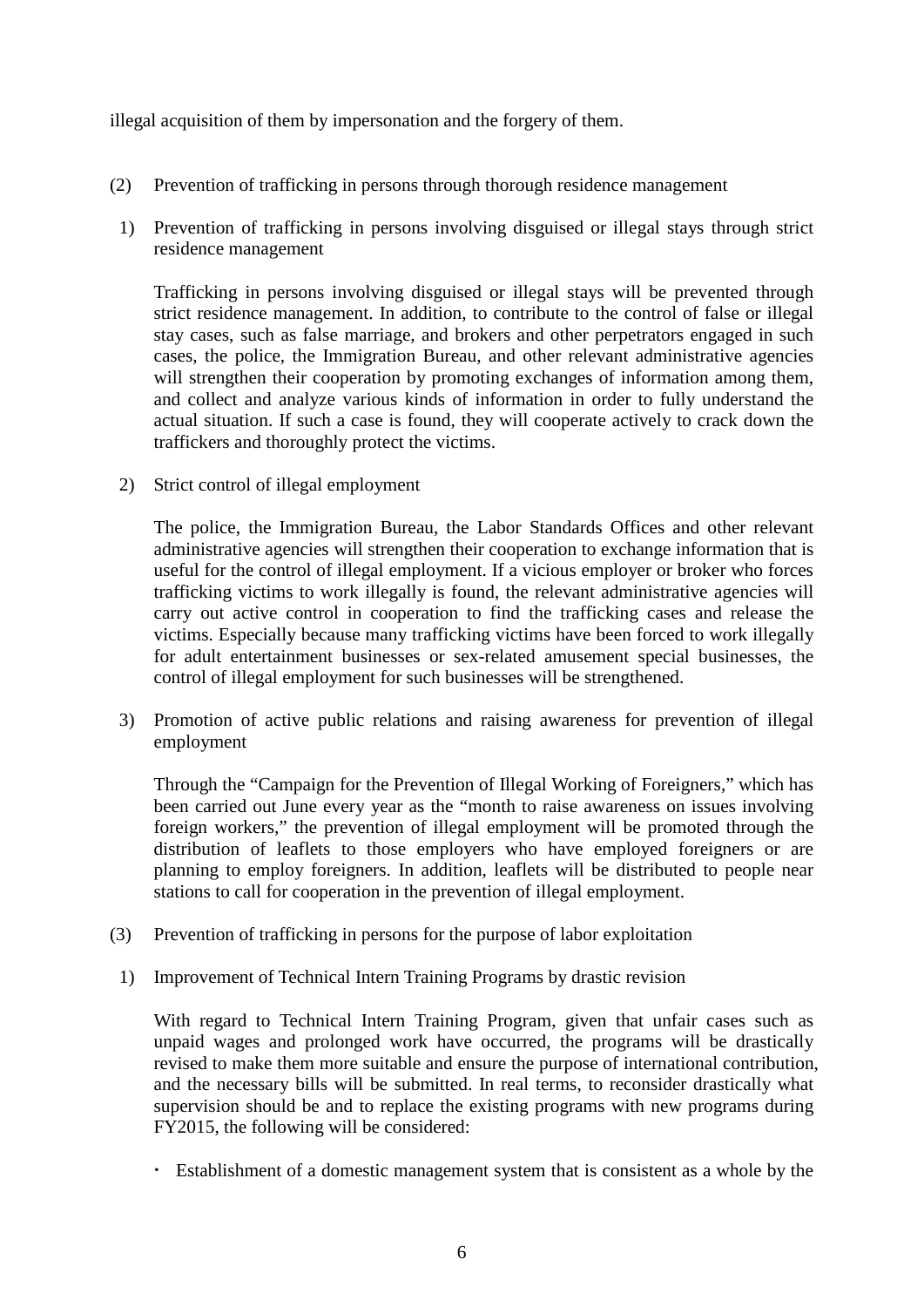cooperation between the relevant government agencies

- Making agreements between the governments or ministries of the countries that send technical interns, including the exclusion of inappropriate sending organizations
- Making it obligatory to appoint external directors or establish external auditing for supervising organizations
- Establishment of organization for management and operation based on a new legislation

In addition, efforts will be made to improve supervision by the government agencies with jurisdiction over industries, and a system for smoothly sharing information on problematic cases will be created by the establishment of regional conferences (tentative name) that consists of the relevant organizations.

2) Provision of information on legal protection to foreign technical interns

In the course held before foreign technical interns carry out at implementing organizations any activities to acquire skills, external lecturers with technical knowledge who do not belong to any supervising organization or implementing organizations give lectures about Japan's labor-related laws and regulations and the immigration control laws and regulations in order to fully inform them about legal protection. In addition, "Technical Intern Trainee Handbook," which specifies information about contact points for consultation of the labor standards inspection organizations, the Immigration Bureau, and other consultation offices, contact information of each country's embassy, and labor-related laws and regulations in trainees' native languages, are distributed at ports of entry in order to let them know about contact points for consultation etc.

3) Strict enforcement of labor standards-related laws and regulations

The Labor Standards Offices and other offices will make efforts to inform and enlighten implementing organizations about labor standards-related laws. In addition, if an implementing organization is suspected of having committed a violation of labor standards-related laws and regulations, such as forced labor, they will give active supervision or guidance. If the violation is confirmed, they will give correctional guidance and confirm any corrections, such as payment of unpaid wages, in order to secure sufficient working conditions and health and safety for technical interns. A serious or vicious violation of the law will be strictly dealt with, such as sending the case to public prosecutors.

(4) Efforts to create a new system for further use of foreign human resources

The project for accepting foreign construction workers will begin as an urgent and temporary measure for the 2020 Tokyo Olympics and Paralympics. In addition, the acceptance of "foreign housekeeping support workers" will progress in the National Strategic Special Zones. Efforts will be made to carry out these projects appropriately.

- (5) Efforts against the demand side for trafficking in persons
	- 1) Raising awareness of the demand side for sexual exploitation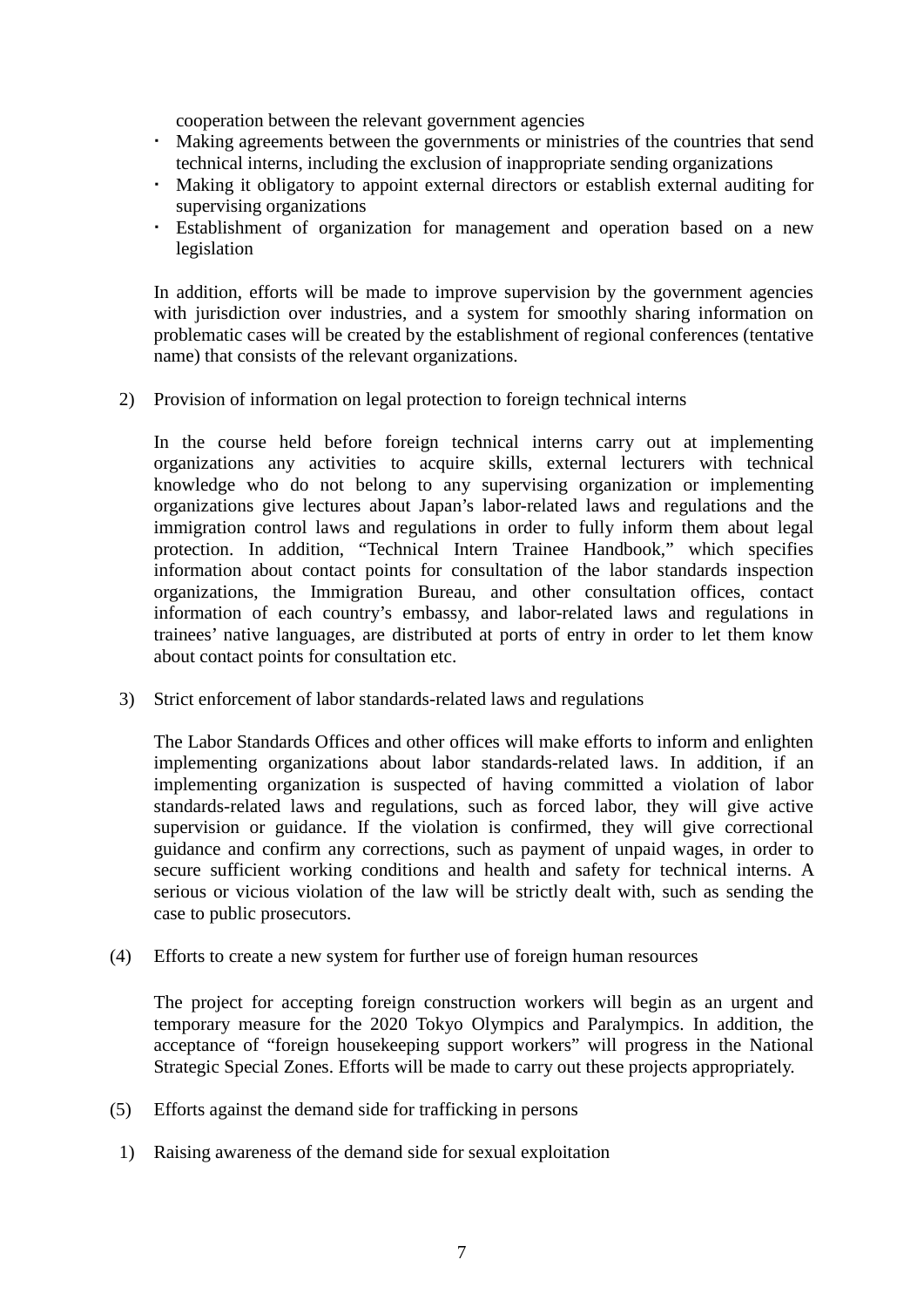Awareness-raising of the demand side for sexual exploitation will be promoted through publicizing information about the fact that many trafficking victims are sexually exploited through prostitution or the like.

2) Raising awareness of employers

Efforts will be made to prevent employers from assisting trafficking in persons by raising their awareness of trafficking in persons and understand and comply with the laws that regulate acts related to trafficking in persons through publicity and raising awareness of employers in the adult entertainment business.

In addition, because one of the purposes of trafficking in persons is labor exploitation, employers will be encouraged to understand and comply with laws that regulate acts related to trafficking in persons through the activities to give information to them.

# **3. Promotion of identification of trafficking victims**

*Because trafficking in persons is a highly latent crime, it is not easy to find the victims. In addition, it has been pointed out that some victims have not recognized themselves as being victimized or needing rescue. To arrest and eradicate traffickers and to protect trafficking victims, it is first of all necessary to identify the victims without fail.*

*For this purpose, it is necessary to make sure the trafficking issue is well-known, facilitate clear identification of victims by persons who are engaged in measures against trafficking in persons, and create an environment in which victims can easily report the damage they have suffered.*

(1) Promotion of efforts based on "Measures for Identification of Victims"

Measures for identifying victims will be carried out appropriately in accordance with the "Methods to Deal with Trafficking in Persons (Measures for Identification of Victims)" agreed at the Inter-Ministerial Liaison Committee regarding measures to combat trafficking in persons in June 2010 (see Annex 2).

Relevant government agencies will endeavor to cooperate with each other and deal with each case appropriately, fully understanding the role and service of each contact point, so that cases suspected as trafficking in persons cannot be missed at the contact points through which women, children, and foreigners suffering from sexual or labor exploitation can seek consultation or report damage or crime, including the following: police counseling services, such as the telephone line exclusive for police consultation (#9110) and the anonymous report number; each regional immigration bureau; the Consultation Support Center for Foreign Residents; the human rights counseling service; Labor Standards Offices; women's consultation offices; and child guidance centers.

(2) Informing potential victims about agencies to which they can report the crime and the measures for protecting them

Posters and leaflets will be prepared in multiple languages in order to encourage potential victims to report the crime, and will be posted in immigration clearance areas, food shops for foreigners, and other places conspicuous to trafficking victims. This will be helpful for informing potential victims who do not acknowledge that they are being victimized or unable to report the crime of the agencies to which they can make a report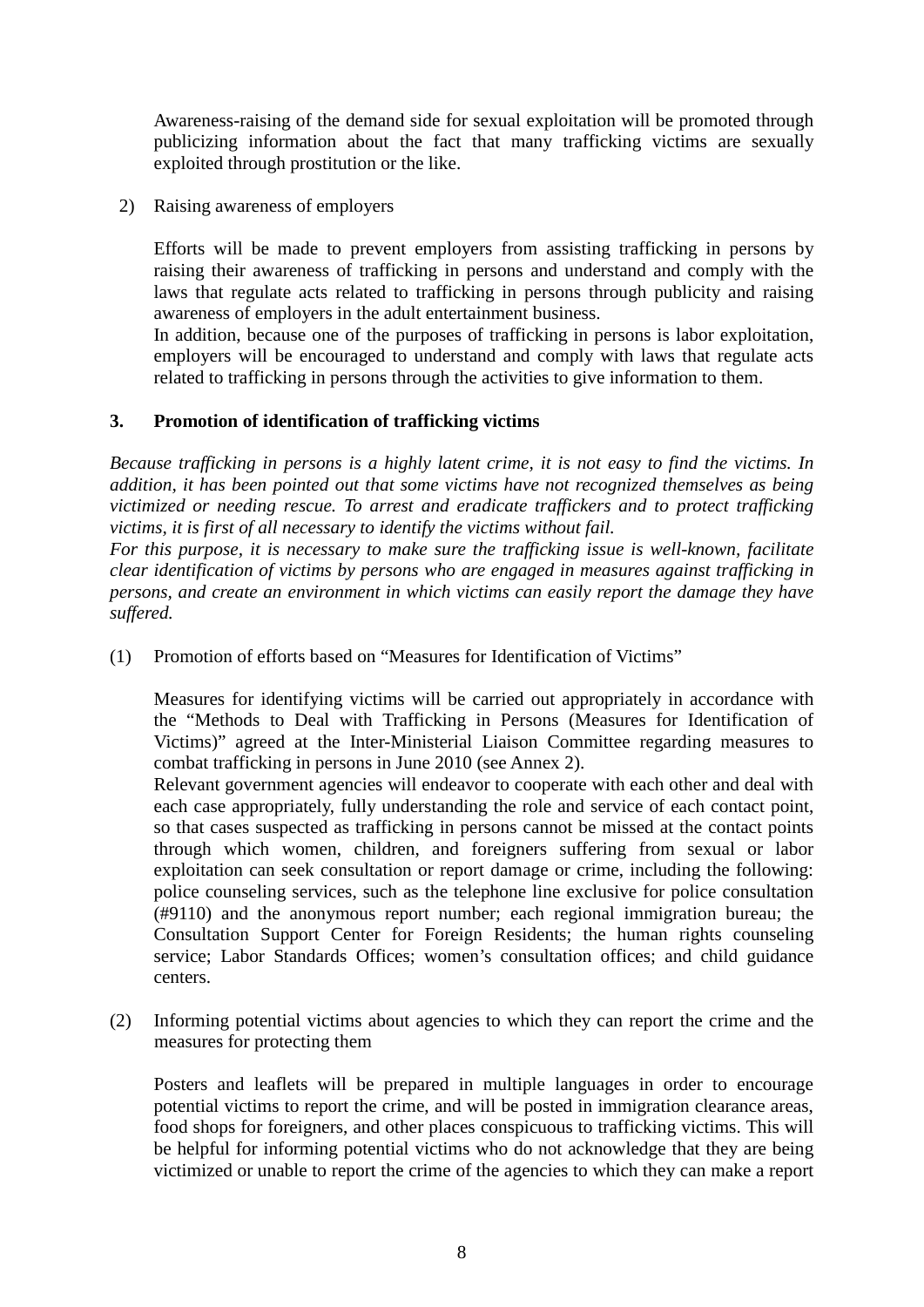or consult with. In addition, efforts will be made to make the measures for protecting victims well-known and encourage victims to report damage.

(3) Strengthening of consultation in foreign languages

The Human Rights Organs of the Ministry of Justice respond to requests for counseling about human-rights problems, including trafficking in persons, at the Legal Affairs Bureaus and the District Legal Affairs Bureaus and their Branch Offices all over Japan. They are planning to improve the "Human Rights Counseling Office for Foreign nationals," where interpreters of foreign languages, such as English and Chinese, have been stationed. In addition, the information on the interpreters stationed at these contact points will be shared among the consultation agencies so that they can endeavor to cooperate with each other.

(4) Cooperation with foreign embassies in Tokyo

Given that there are some cases where foreign victims of trafficking in persons consult with embassies of their home countries, the Government of Japan will encourage the foreign embassies in Tokyo to establish a contact point which provide consultation service with the victims and/or a 24-hour consultation hotline. In particular, the Government of Japan will strongly encourage the embassies of countries from where many victims of trafficking in persons have been sent to Japan to create the above-mentioned system.

(5) Promotion of calling the attention of potential victims to trafficking in persons through overseas diplomatic establishments

The government of Japan will call attention of potential victims to trafficking in persons, who leave for Japan from countries which have sent many victims. Moreover, to make it easier for them to report the crime after entering Japan, leaflets for victims will be distributed through the Japanese overseas diplomatic establishments and local government agencies in such countries.

In addition, leaflets will be distributed to visa applicants interviewed at an overseas diplomatic establishment during the process of visa examination. If overseas diplomatic establishments receive a visa application and issue a visa through accredited agencies, the agencies will be requested to cooperate in calling the attention of latent trafficking victims.

# **4. Eradication of trafficking in persons**

*To eradicate trafficking in persons, it is necessary to exclude traffickers through the control of trafficking in persons and carry out effective measures by clarifying the actual situation. It is also necessary to actively deal with peripheral cases where trafficking in persons does not seem to be committed, but may exist latently, in order to discover human trafficking cases.*

- (1) Thorough control
	- 1) Strengthening of cooperation among relevant administrative agencies by the Law Enforcement Task Force against Trafficking in Persons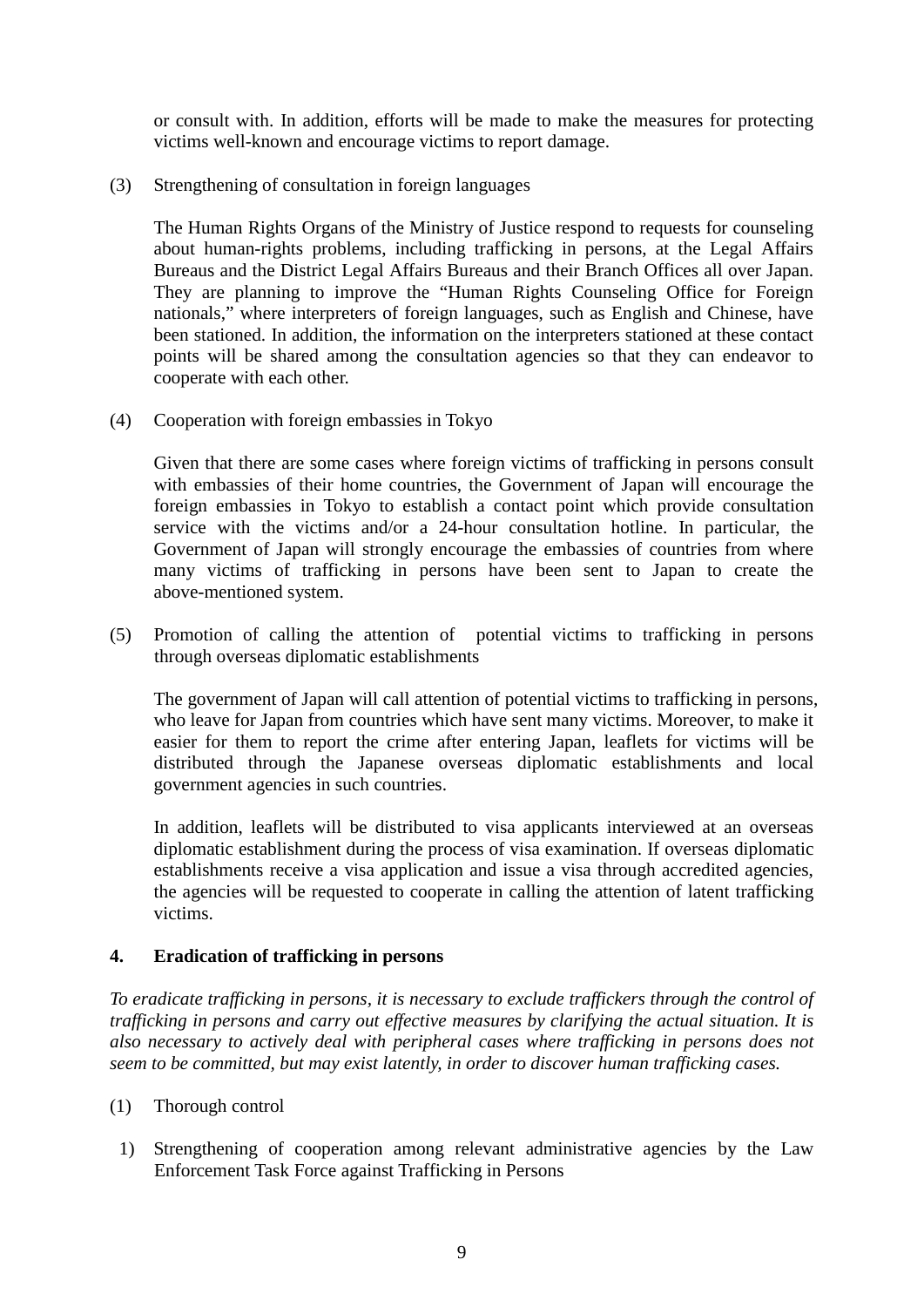The Law Enforcement Task Force against Trafficking in Persons, which was established in 2014 and consists of the National Police Agency, the Ministry of Justice, the Supreme Public Prosecutors Office, the Ministry of Health, Labour and Welfare, and the Japan Coast Guard, will share information about human trafficking cases and actively control specific problematic cases through the cooperation of relevant government offices.

2) Thorough control of trafficking in persons by use of the Handbook on Measures against Trafficking in Persons

The staff of the police, the Immigration Bureau, the Public Prosecutors Office, the Labor Standards Inspection Office, and the Japan Coast Guard will share information on cases that may fall under trafficking in persons for the purpose of sexual or labor exploitation, effectively using the "Handbook on Measures against Trafficking in Persons," into which the above-mentioned task force has compiled the laws and regulations applicable to trafficking in persons, concrete cases of application, etc. If such a case is found, they will closely cooperate with each other as necessary for thorough control and to impose strict punishments on traffickers.

3) Thorough control of prostitution

Strict control will be exerted over offenses related to trafficking in persons, such as prostitution and adult entertainment-related offenses to find any trafficking in persons cases, and efforts will be made to impose strict punishments on offenders related to trafficking in persons.

4) Strict response to sexual exploitation of children

Based on the amendment of the Act on Regulation and Punishment of Activities Relating to Child Prostitution and Child Pornography, and the Protection of Children amended in June 2014, efforts will be made to control offenses related to child prostitution and child pornography more actively and appropriately including the application of punitive clauses for crimes committed outside of Japan, and to impose punishment more strictly. In addition, efforts will be strengthened to prevent child prostitution and eliminate child pornography.

5) Thorough control of vicious employers and brokers

Efforts will be made to enforce relevant laws and regulations without fail, including the Act on Control and Improvement of Amusement Business, etc., the Immigration Control and Refugee Recognition Act, and the Labor Standards Act. If an act that seems to fall under trafficking in persons is found, the relevant administrative agencies will closely cooperate with each other to crack down on trafficking in persons and related offenses, taking into consideration the arrest of vicious employers, brokers, and the like. In this case, efforts will be made to impose strict punishments on offenders of trafficking in persons and related offenses, including the deprivation of crime proceeds.

- (2) Crime control across borders
- 1) Strengthening of cooperation with relevant foreign organizations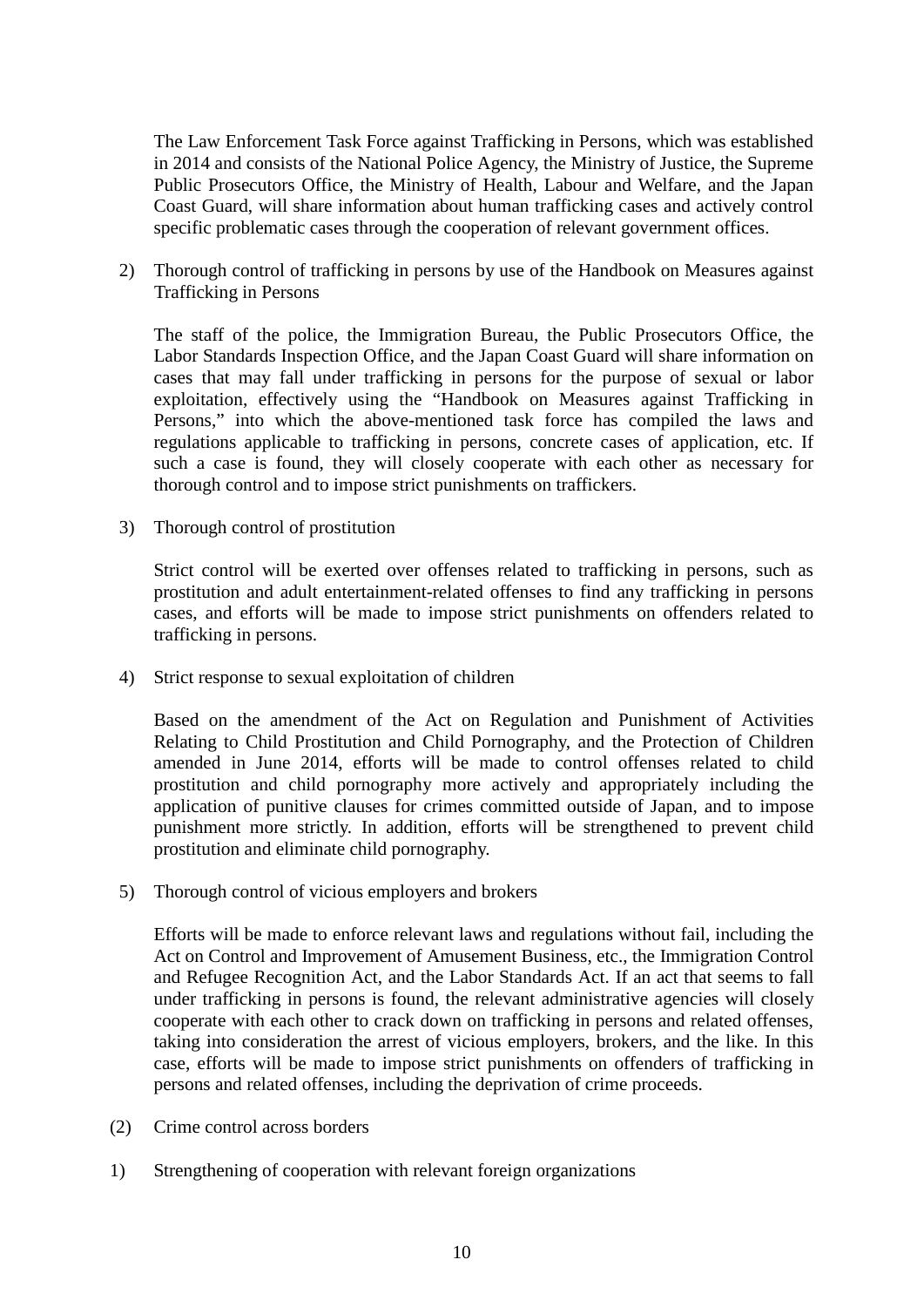Based on necessities, through the International Criminal Police Organization (ICPO), information on trafficking in persons, child prostitution, and child pornography will be exchanged with investigative organizations in sending countries of trafficking victims or countries where Japanese nationals are suspected to buy sex from children.

Cooperation in the investigation of crimes committed in Southeast Asia will be expanded and strengthened at the "Conference of Investigators on Commercial Sexual Exploitation of Children in Southeast Asia," which the National Police Agency holds with invited foreign investigative organizations mainly from the Southeast Asian countries.

2) Enhancement of international mutual legal assistance

When a foreign authority requests Japan a mutual legal assistance in accordance with international comity or a relevant agreement such as a mutual legal assistance treaty in prosecuting a Japanese national involved in a trafficking in person case in that foreign country, such as child prostitution or child pornography, Japan will actively provide assistance pursuant to relevant domestic laws, such as the Act on International Assistance in Investigation and Other Related Matters. Among others, consideration will be given to the possibility of concluding a mutual legal assistance treaty with countries with which Japan frequently gives and receives legal assistance.

# **5. Protection and support of trafficking victims**

*Because trafficking victims might have suffered great mental or physical damage, it is first of all necessary to secure their safety and take supportive measures based on their feelings and their position. In addition, effective measures will be taken through the utilization of existing support systems for victims of crime, women, children, and foreigners so that every victim can be covered by protective and supportive measures.*

(1) Promotion of efforts based on "Measures for Protection of Victims"

Relevant administrative agencies will mutually cooperate to properly carry out the measures for protection of victims pursuant to the "Methods to Deal with Trafficking in Persons (Measures for Protection of Victims)" agreed at the Inter-Ministerial Liaison Committee regarding measures to combat trafficking in persons in July 2011 (see Annex 3).

Moreover, efforts will be made to disseminate information about supportive and protective measures that can be carried out for trafficking victims.

(2) Strengthening of protection

With regard to the investigation and remedies carried out by the Human Rights Organs of the Ministry of Justice, efforts will be made to provide temporary protection to trafficking victims, including male victims, as an emergency measure.

In addition, during the revision of Technical Intern Training Program, consideration will be given to strengthening the protection of technical interns suffering from an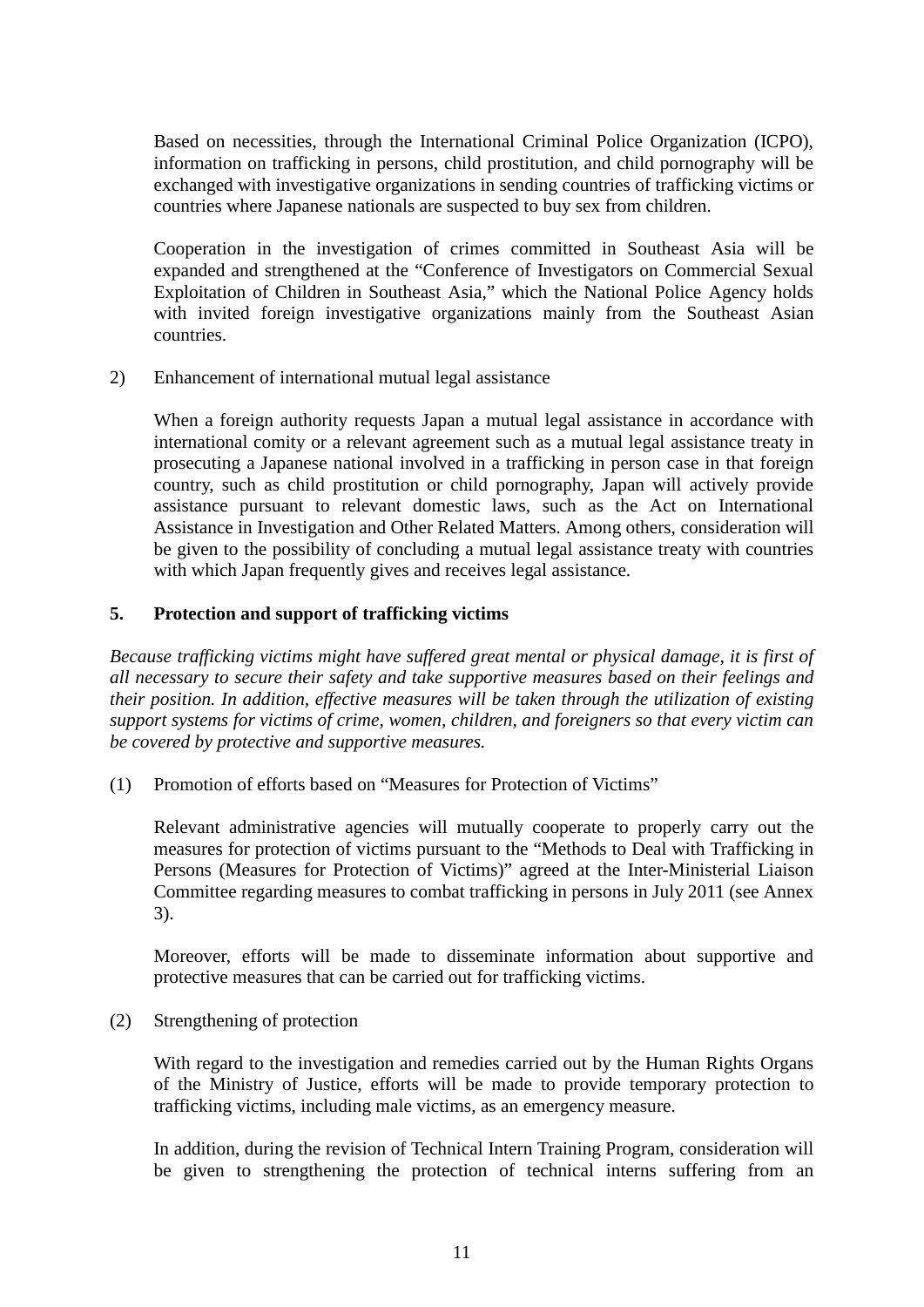infringement of human rights.

Consideration will also be given as to what mid- and long-term measures for protecting victims should be, taking into consideration the actual situation.

- (3) Provision of support to victims
- 1) Further improvement of temporary protection and assistance at women's consultation offices

Temporary protection and assistance for female trafficking victims will be improved at women's consultation offices. For example, if a female victim is a foreigner, support will be given to her, respecting any religious or dietary requirements she may have.

2) Provision of information to victims during the process of investigation

Efforts will be made to instruct victims plainly about the systems for protecting and supporting them, such as systems concerning compensation for damages, systems for protecting the victims of trafficking in persons or similar crimes, and the system whereby victims can be sheltered when they appear in court as a witness. For example, a pamphlet for crime victims entitled "For Victims of Crime" explaining the systems simply will be prepared and handed to them during any interview with them.

3) Provision of legal support to victims and popularization of legal support

The Japan Legal Support Center will provide information in various languages, make its service well-known, and give legal support concerning the following: when a trafficking victim claims damages against the trafficker, if the victim has the address in Japan, stays in Japan lawfully, and satisfies financial and other conditions, it is possible to use the civil legal aid system; when the victim participation system is used for criminal proceedings, travel and other expenses will be paid for court appearances; and if a victim satisfies financial and other requirements, the victim can request the appointment of a court-appointed attorney at law for victims.

4) Support for Foreign victims' voluntary repatriation and their social reintegration

To further facilitate the repatriation of foreign victims who want to return to their countries, closer information exchange and cooperation will be promoted between the International Organization for Migration (IOM), their countries' embassies in Tokyo, women's consultation offices and private shelters, etc. In addition, information exchange in the relevant countries will be promoted so that their embassies can promptly issue travel documents for returning to the home country.

The Government of Japan will improve further the voluntary repatriation and social reintegration program for the foreign victims of trafficking in persons (conducted through IOM). In cooperation with the embassies of their home countries in Tokyo, their governments and NGOs, the most suitable supports will be provided for the victims' smooth return to their countries, their social reintegration after returning home, and the prevention of their re-victimization.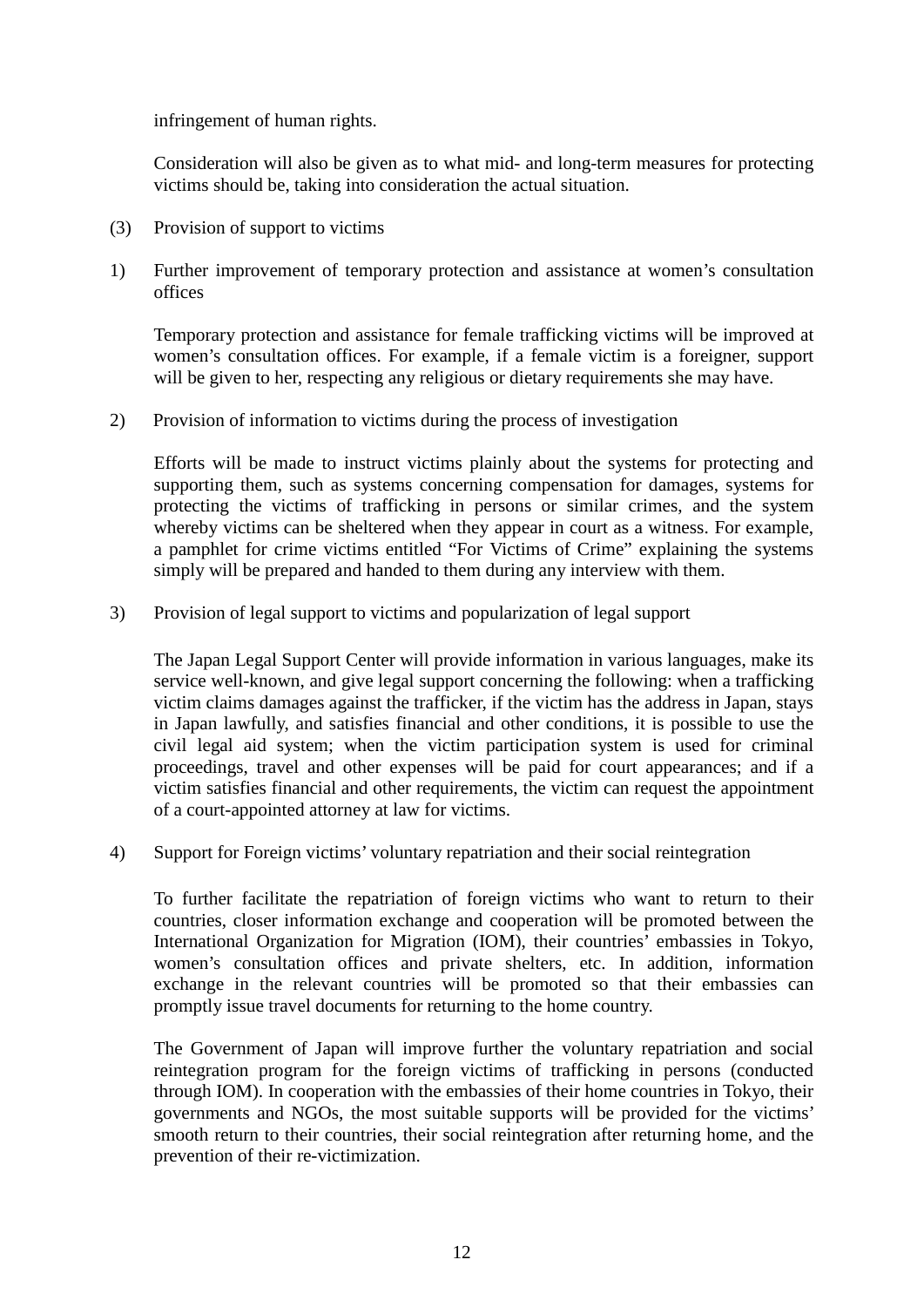# **6. Establishment of foundations for promotion of measures against trafficking in persons**

*To eradicate trafficking in persons, it is essential to increase people's awareness of "We do not tolerate trafficking in persons." The Government will cooperate with international society and take both integral and comprehensive measures. Moreover, if needed, the Government will reconsider the measures to be taken, checking the status of the relevant administrative agencies' efforts.*

- (1) Participation in international efforts
- 1) Conclusion of the Trafficking in Persons Protocol

The Government of Japan will aim to conclude the "UN Convention against Transnational Organized Crime," which was approved by the Diet in May 2003, as soon as possible. The Trafficking in Persons Protocol will be concluded immediately after the conclusion of the Convention.

2) Strengthening of cooperation with other countries

Because most of the foreign victims of trafficking in persons identified in Japan are from Asia, cooperation on measures against trafficking in persons with Asian countries will be further strengthened through the following measures. In addition, strengthening of necessary cooperation will be considered, taking account of the situations of their home countries:

- (i) The Government of Japan will provide supports to Southeast Asian countries through official development assistance (ODA) in such fields as education about trafficking in persons, care for victims, improvement of vocational ability, and improvement of law enforcement ability. When providing support to these countries, the Government of Japan will cooperate with international organizations, such as the United Nations Office on Drugs and Crime (UNODC) and the International Organization for Migration (IOM), and NGOs, in order to reduce poverty, one of the backgrounds behind trafficking in persons. In addition, cooperation will be given to these countries in their efforts to prevent trafficking in persons and to provide support to the victims.
- (ii) The creation of bilateral cooperation, which makes it possible to exchange information appropriately, and a framework for information exchange will be promoted with the sending countries of victims. In addition, with regard to Technical Intern Training Program, making arrangements with the governments (authorities) of the sending countries will also be promoted, including the exclusion of improper sending organizations.
- (iii) The sharing of information about measures against trafficking in persons will be strengthened further in the Asia-Pacific region through the Bali Process (process of follow-up to the Ministerial Regional Conference on People Smuggling, Trafficking in Persons and Related Transnational Crime in Bali).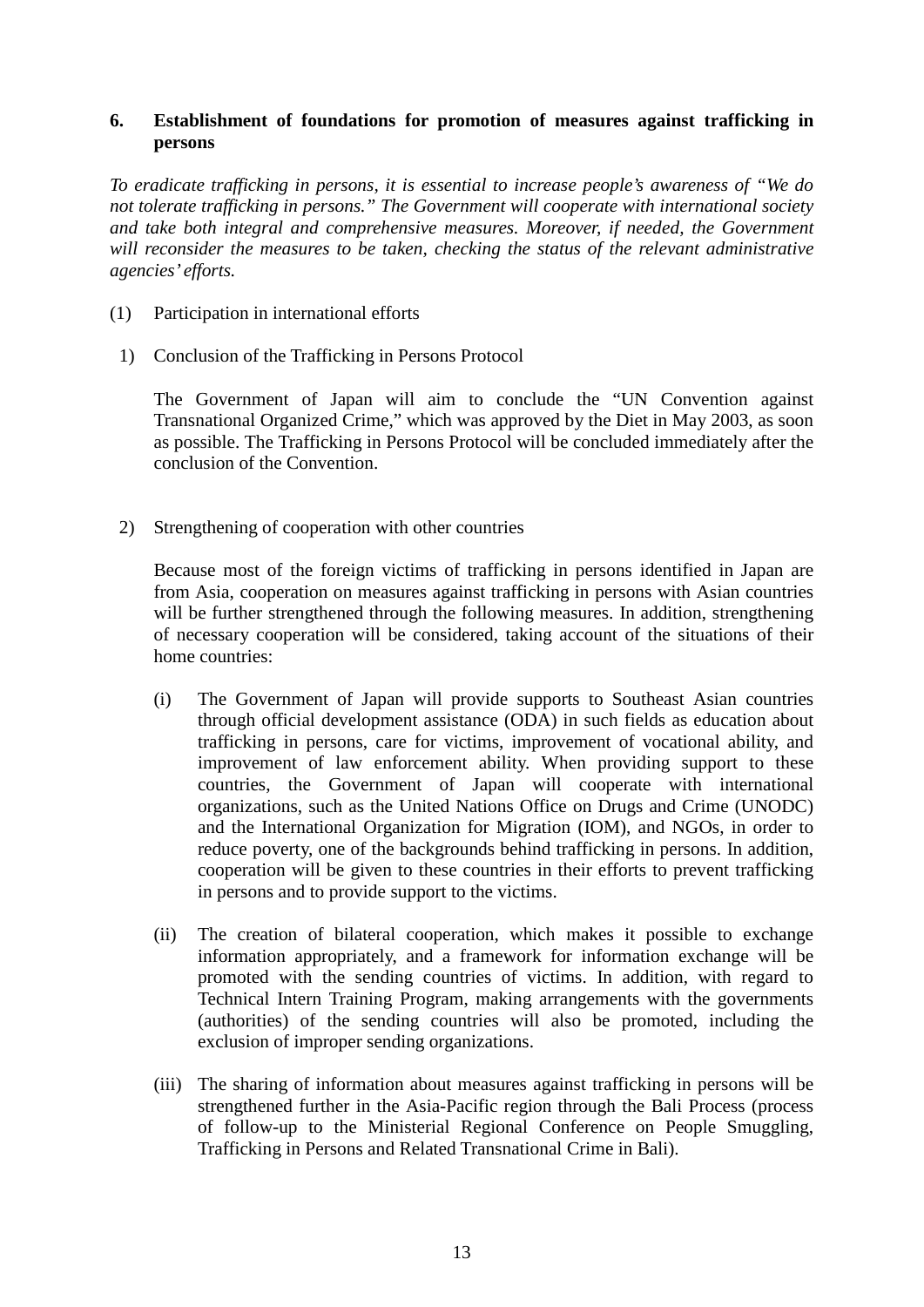- (iv) Through various kinds of training at the United Nations Asia and Far East Institute for the Prevention of Crime and the Treatment of Offenders (UNAFEI) and the efforts made under the leadership of Japan, cooperation will be given to Asian countries' investigating authorities and officers in improving their ability to carry out measures against trafficking in persons.
- (2) Acquisition of people's understanding and cooperation
	- 1) Further promotion of government public relations

The Government of Japan will consider sending information by the following methods and making public relations more effectively in order to widely share awareness of the problem through the supply of information to the people covering what is trafficking in persons, and what is the actual situation.

- (i) The awareness-raising activities about trafficking in persons through the use of the Internet, such as the "Government Public Relations Online," site will be strengthened.
- (ii) During the "Domestic Violence Awareness Campaign" between November 12 and 25 every year, public relations will be carried out in cooperation with local governments and private organizations, etc. concerning the eradication of violence against women, including trafficking in persons.
- (iii) To carry out public relations widely, posters and leaflets prepared by the Cabinet Offices for raising awareness about measures against trafficking in persons will be shared widely with relevant government agencies, local governments, and women's associations, etc.
- (iv) The National Police Agency will develop public relations software for the prevention of trafficking in persons. The software will be made available through its website and people will be encouraged to use it.
- (v) The Human Rights Organs of the Ministry of Justice carry out awareness-raising activities with the theme of respect for human rights of foreign nationals and eradication of trafficking in persons. As a part of these activities, organs will continue to make use of a human rights awareness booklet, which describes Japan's measures against trafficking in persons..
- (vi) The panel and booklet into which the National Women's Education Center incorporated their researches and achievements between FY2010 to FY2012 concerning trafficking in persons will be published through its website in order to widely share information with people.
- 2) Efforts through school education

The Ministry of Education, Culture, Sports, Science and Technology will make efforts to promote education in order to develop respect for human rights through both school education and social education. In addition, in accordance with its curriculum guidelines, the Ministry will promote education that emphasizes respect for one's own and others'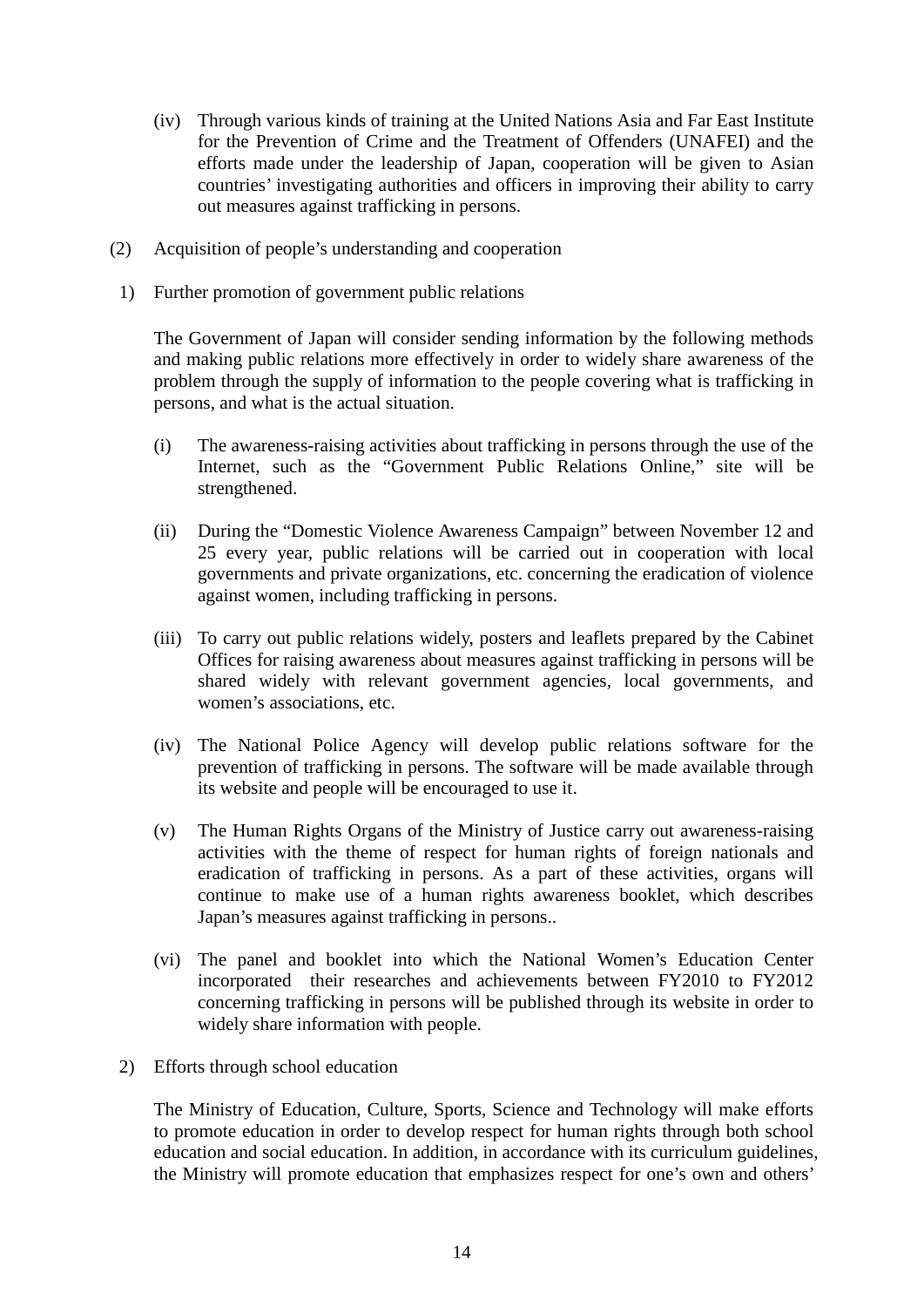life.

3) Raising awareness of associations of small and medium enterprises

The Ministry of Economy, Trade and Industry holds the "Conference on Guidance for Training of Foreigners" in June every year in order to share information with associations of small and medium enterprises (Japan Chamber of Commerce and Industry, National Federation of Small Business Associations, Central Federation of Societies of Commerce and Industry, and the National Federation of Shopping Center Promotion Associations) concerning the appropriate implementation of Technical Intern Training Program and the Government's efforts for the foreign workers, including measures against trafficking in persons in cooperation with the relevant government agencies in order to raise awareness of the issues relating foreign workers.

4) Raising awareness of overseas travelers

The Japan Tourism Agency will continue to promote the raising of awareness among travel companies to prevent them from being involved in unsound travels. The Ministry of Foreign Affairs will continue to inform the people so that they will not buy sex overseas, by distributing the "A Handbook of Safety Tips in Foreign Countries" to overseas travelers which shows cases where Japanese people have become "offenders" due to prostitution.

- (3) Strengthening of the system for promoting measures against trafficking in persons
- 1) Establishment of a ministerial-level meeting

To promote measures against trafficking in persons at a high level, the Government of Japan will establish a ministerial-level meeting concerning measures against trafficking in persons.

2) Improvement of relevant administrative officers' knowledge and awareness

Technical and practical training in methods of identifying, protecting, and supporting trafficking victims will be provided to relevant officers so that they can acquire the knowledge and skills necessary to promote measures for trafficking in persons and increase their awareness. For example, lecturers will be invited from administrative agencies related to trafficking in persons, IOM and other relevant organizations, and NGOs.

3) Promotion of cooperation and information exchange with relevant administrative agencies

Information on trafficking in persons will be shared closely with relevant government agencies and local administrative agencies, and cooperation will be strengthened in a series of procedures from the identification of the victim to the protection of the victim.

4) Cooperation with NGOs, IOM, etc.

Exchange of opinions between relevant government agencies and NGOs will continue.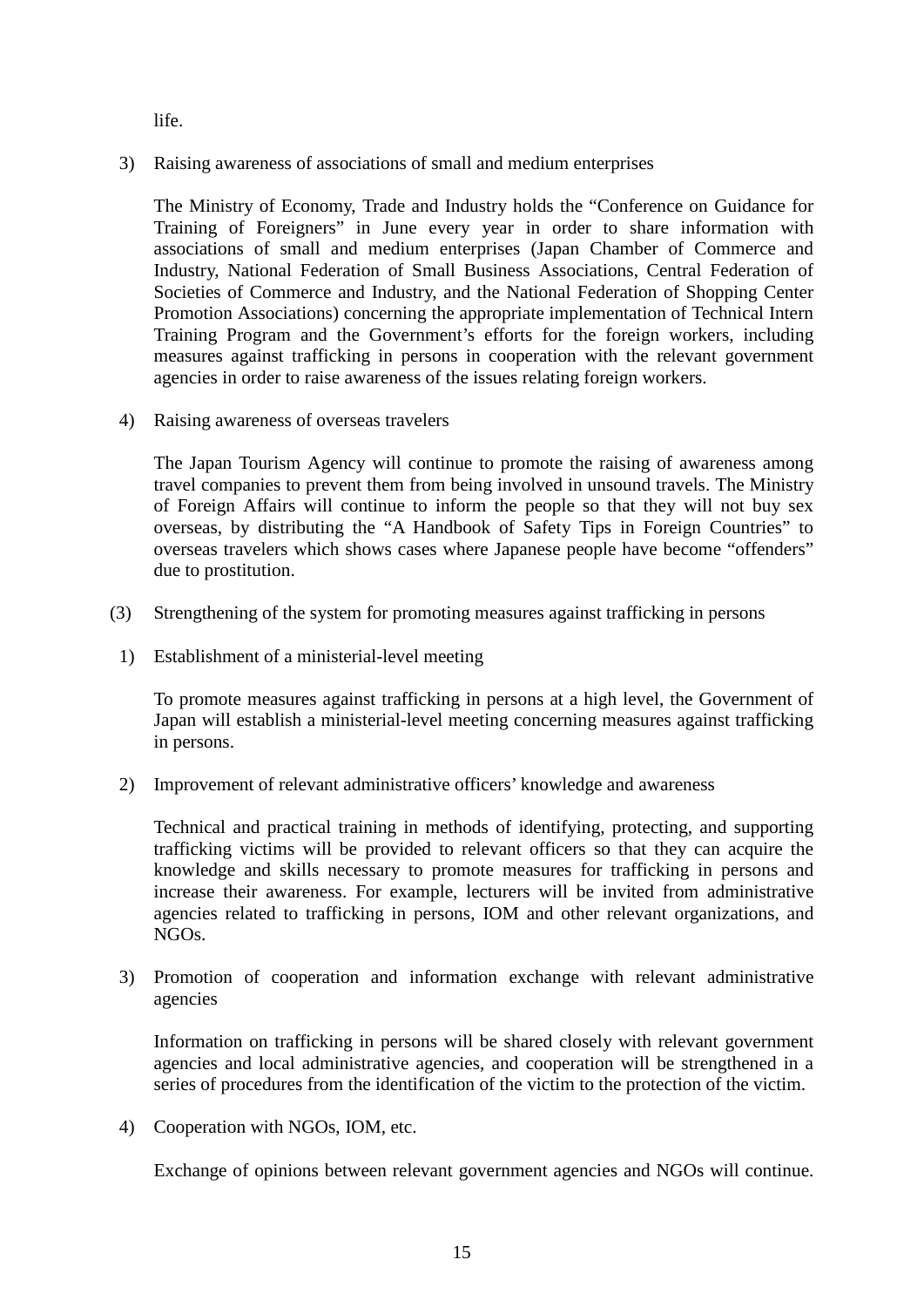In addition, cooperation with IOM and other relevant organizations will be fostered so that the public and private sectors can promote measures for trafficking in persons as one body.

5) Preparation of an annual report on trafficking in persons

An annual report will be prepared and published to show Japan's efforts against trafficking in persons, such as the implementation of measures against trafficking in persons and the status of crackdown on trafficking cases. In addition, the annual report will be explained to foreign embassies in Tokyo to widely demonstrate Japan's efforts to carry out measures against trafficking in persons.

Moreover, during the preparation of the annual report, the latest situation on trafficking in persons and the status of progress in each measure and its result will be checked and inspected. Whenever needed, the implementation of necessary additional measures will be considered and the action plan will be reviewed.

(End)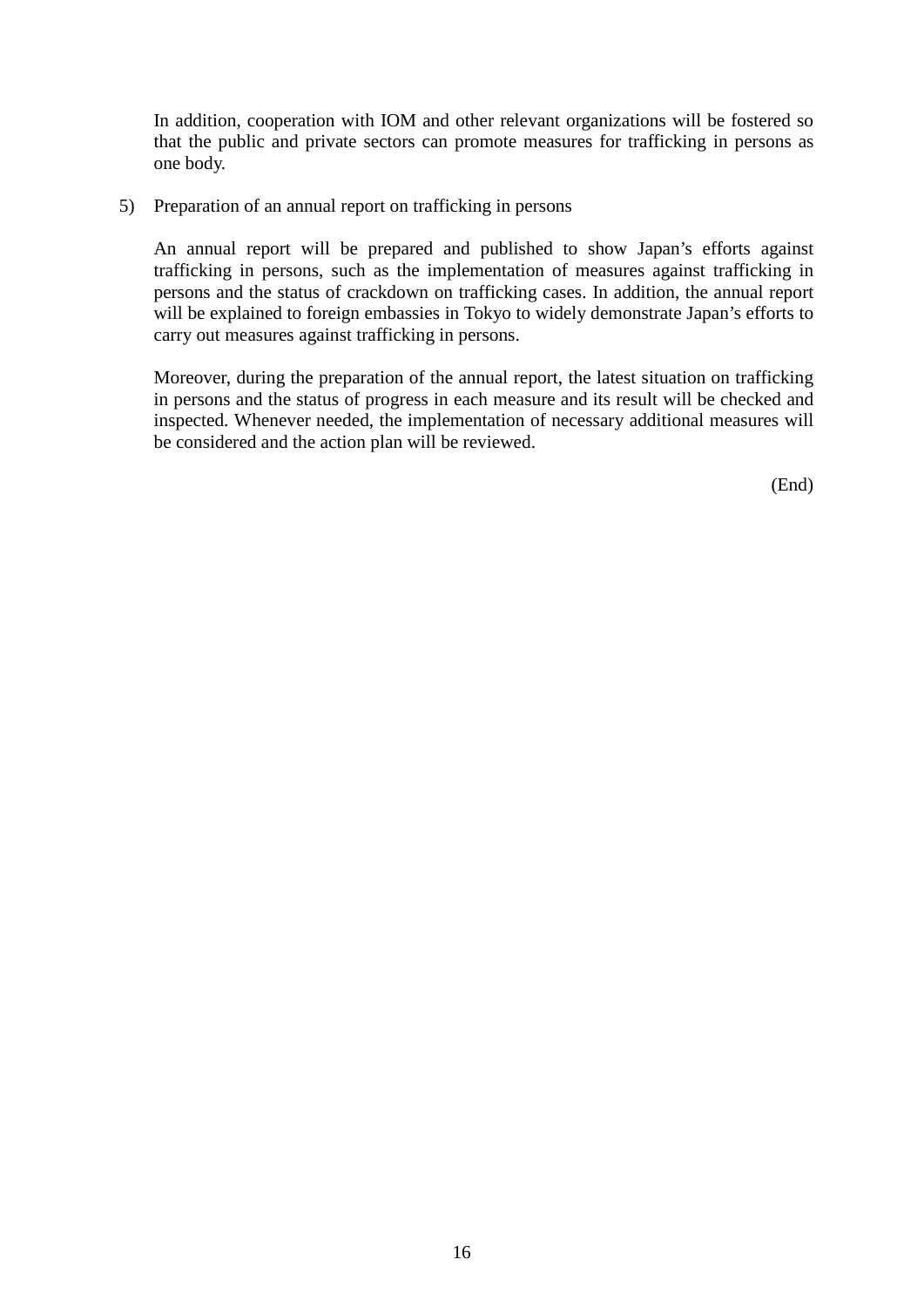# ANNEX1

| Purpose                                                                                                         |  | Means                                                                                                                                         |                                                                     | Act                          | Penalty securing<br>compliance                                                                                                                                                                                             | Explanation about how Japanese laws secure compliance<br>with the requirements of the UN Protocol against<br><b>Trafficking in Persons</b>                                                                                                                                                                                                                                                                                                                                                                                                                                                                                                                                                                                                                                                                                                                                                 |
|-----------------------------------------------------------------------------------------------------------------|--|-----------------------------------------------------------------------------------------------------------------------------------------------|---------------------------------------------------------------------|------------------------------|----------------------------------------------------------------------------------------------------------------------------------------------------------------------------------------------------------------------------|--------------------------------------------------------------------------------------------------------------------------------------------------------------------------------------------------------------------------------------------------------------------------------------------------------------------------------------------------------------------------------------------------------------------------------------------------------------------------------------------------------------------------------------------------------------------------------------------------------------------------------------------------------------------------------------------------------------------------------------------------------------------------------------------------------------------------------------------------------------------------------------------|
| For the purpose of<br>exploitation of the<br>prostitution of others<br>or other forms of<br>sexual exploitation |  | By means of the threat or use of<br>force or other forms of coercion                                                                          |                                                                     | -Recruitment of<br>persons   | Kidnapping by<br>force for profit or<br>indecency (Article<br>225 of the Penal<br>Code):<br>Imprisonment with<br>work for not less<br>than 1 year but not<br>more than 10 years                                            | 1) "The purpose of exploitation of the prostitution of others<br>or other forms of sexual exploitation" is within the scope of<br>the purpose of "for profit" or "for indecency" under Article<br>225 of the Penal Code.<br>2) "Recruitment of persons" by means of "the threat or use<br>of force or other forms of coercion" or "of the abuse of<br>power or of a position of vulnerability" is within the scope<br>of "kidnapping by force."                                                                                                                                                                                                                                                                                                                                                                                                                                            |
|                                                                                                                 |  | By means of the abuse of power<br>or of a position of vulnerability                                                                           |                                                                     |                              |                                                                                                                                                                                                                            |                                                                                                                                                                                                                                                                                                                                                                                                                                                                                                                                                                                                                                                                                                                                                                                                                                                                                            |
|                                                                                                                 |  | By means of abduction, of<br>fraud, or of deception                                                                                           |                                                                     | Recruitment of<br>persons    | Kidnapping by<br>enticement for<br>profit or indecency<br>(Article 225 of the<br>Penal Code)                                                                                                                               | 1) In terms of the purpose, the above explanation applies.<br>2) "Recruitment of persons" by means of "abduction, of<br>fraud, or of deception" is within the scope of "kidnapping<br>by enticement."                                                                                                                                                                                                                                                                                                                                                                                                                                                                                                                                                                                                                                                                                      |
|                                                                                                                 |  | By means of the giving or<br>receiving of payments or<br>benefits to achieve the consent<br>of a person having control over<br>another person |                                                                     | Recruitment of<br>persons    | Buying of persons<br>for profit or<br>indecency (Article<br>226-2, paragraph<br>(3) of the Penal<br>Code):<br>Imprisonment with<br>work for not less<br>than 1 year but not<br>more than 10 years                          | 1) "The purpose of exploitation of the prostitution of others<br>or other forms of sexual exploitation" is within the scope of<br>the purpose of "for profit" or "for indecency" under Article<br>226-2, paragraph (3) of the Penal Code.<br>2) "Recruitment of persons" by means of "the giving or<br>receiving of payments or benefits to achieve the consent of<br>a person having control over another person" is within the<br>scope of "buying" under the same paragraph.<br>* "Buying" means to actually receive delivery of the illegal<br>control of a person for a consideration. Such a<br>consideration includes not only money, but also any other<br>property or goods. Receiving delivery of the control of a<br>person in exchange for exemption from paying former<br>obligations is also considered to be within the scope of<br>"buying." The same applies hereinafter. |
|                                                                                                                 |  | By means of the threat or use of<br>force or other forms of coercion                                                                          |                                                                     | Transportation of<br>persons | Transportation of a<br>person who was<br>kidnapped for<br>profit or indecency<br>(Article 227,<br>paragraph (3) of<br>the Penal Code):<br>Imprisonment with<br>work not less than<br>6 months but not<br>more than 7 years | 1) "The purpose of the exploitation of the prostitution of                                                                                                                                                                                                                                                                                                                                                                                                                                                                                                                                                                                                                                                                                                                                                                                                                                 |
|                                                                                                                 |  |                                                                                                                                               | By means of the abuse of power<br>or of a position of vulnerability | Transfer of persons          | Delivery of a<br>person who was<br>kidnapped for<br>profit or indecency<br>(Article 227,<br>paragraph (3) of<br>the Criminal<br>Code)                                                                                      | others or other forms of sexual exploitation" is within the<br>scope of the purpose of "for profit" or "for indecency"<br>under Article 227 paragraph (3) of the Penal Code.<br>2) As "transportation", "transfer", "harbouring" and<br>"receipt" of a person are assumed to be done naturally after<br>the "recruitment" of such person, there is no problem if the                                                                                                                                                                                                                                                                                                                                                                                                                                                                                                                       |
|                                                                                                                 |  | By means of abduction, of<br>fraud, or of deception                                                                                           |                                                                     | Harbouring of<br>persons     | Harbouring of a<br>person who was<br>kidnapped for<br>profit or indecency<br>(Article 227,<br>paragraph (3) of<br>the Penal Code)                                                                                          | subject of the above acts is limited to the person who is so<br>recruited. Therefore, these acts are within the scope of<br>"transportation", "delivery", "harbouring" and "receipt" of a<br>person who was kidnapped by force or by enticement or<br>sold under the same paragraph.                                                                                                                                                                                                                                                                                                                                                                                                                                                                                                                                                                                                       |
|                                                                                                                 |  | By means of the giving or<br>receiving of payments or<br>benefits to achieve the consent<br>of a person having control over<br>another person |                                                                     | Receipt of persons           | Receipt of a<br>person who was<br>kidnapped for<br>profit or indecency<br>(Article 227,<br>paragraph (3) of<br>the Penal Code)                                                                                             |                                                                                                                                                                                                                                                                                                                                                                                                                                                                                                                                                                                                                                                                                                                                                                                                                                                                                            |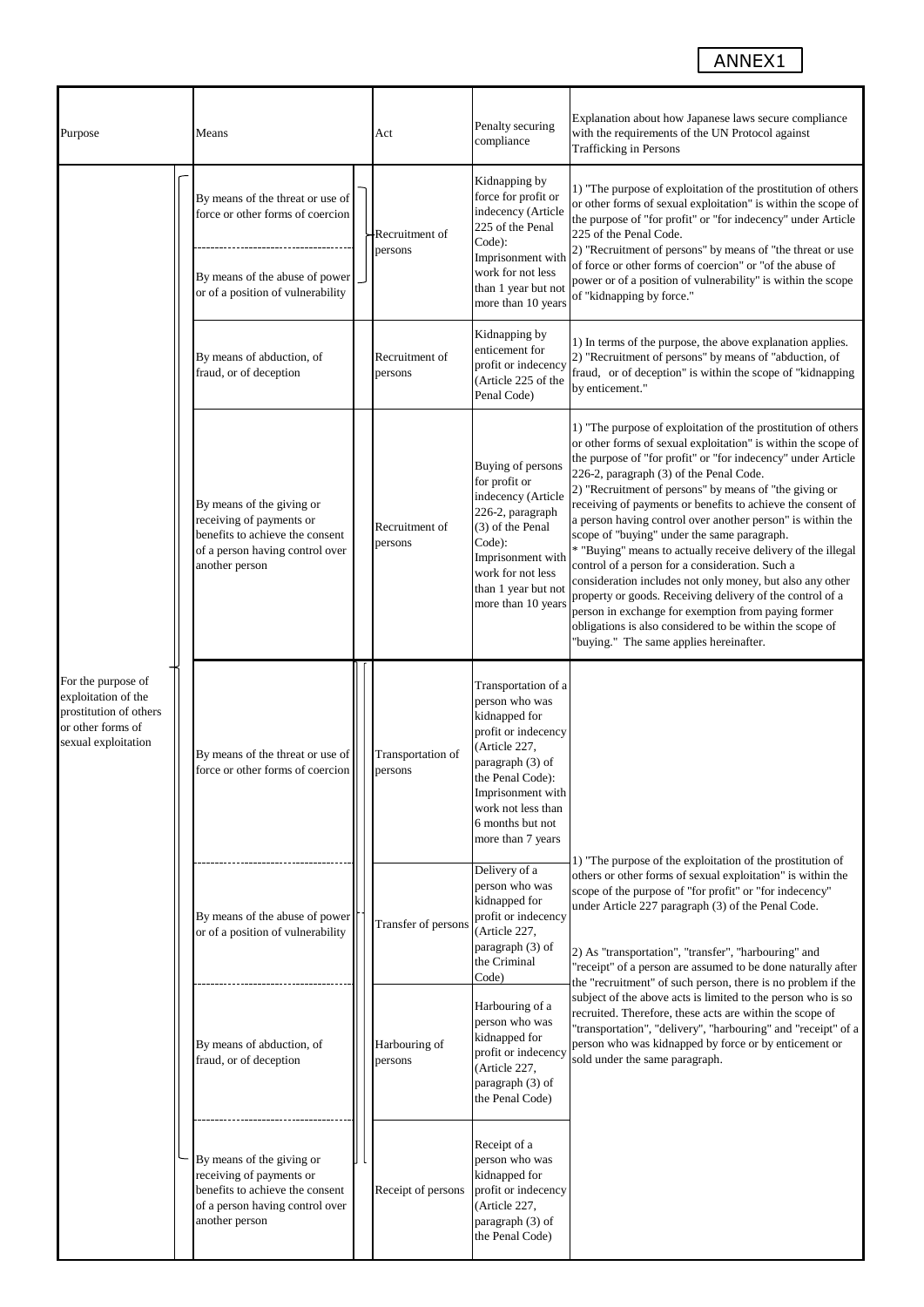| Purpose                                                                                                        |  | Means                                                                                                                                         |  | Act                          | Penalty securing<br>compliance                                                                                                 | Explanation about how Japanese laws secure compliance<br>with the requirements of the UN Protocol against<br><b>Trafficking in Persons</b>                                                                                                                                                                                                                                                                                                                                                                                                                                                                                                                                                                            |
|----------------------------------------------------------------------------------------------------------------|--|-----------------------------------------------------------------------------------------------------------------------------------------------|--|------------------------------|--------------------------------------------------------------------------------------------------------------------------------|-----------------------------------------------------------------------------------------------------------------------------------------------------------------------------------------------------------------------------------------------------------------------------------------------------------------------------------------------------------------------------------------------------------------------------------------------------------------------------------------------------------------------------------------------------------------------------------------------------------------------------------------------------------------------------------------------------------------------|
| For the purpose of<br>forced labour or<br>services, slavery or<br>practices similar to<br>slavery or servitude |  | By means of the threat or use of<br>force or other forms of coercion                                                                          |  | Recruitment of<br>persons    | Kidnapping by<br>force for profit<br>(Article 225 of the<br>Penal Code)                                                        | 1) "Purpose of forced labour or services, slavery or<br>practices similar to slavery or servitude" is within the scope<br>of the purpose of "for profit" under Article 225 of the Penal<br>Code.<br>2) "Recruitment of persons" by means of "the threat or use<br>of force or other forms of coercion" or "of the abuse of<br>power or of a position of vulnerability" is within the scope<br>of "kidnapping by force."                                                                                                                                                                                                                                                                                               |
|                                                                                                                |  | By means of the abuse of power<br>or of a position of vulnerability                                                                           |  |                              |                                                                                                                                |                                                                                                                                                                                                                                                                                                                                                                                                                                                                                                                                                                                                                                                                                                                       |
|                                                                                                                |  | By means of abduction, of<br>fraud, or of deception                                                                                           |  | Recruitment of<br>persons    | Kidnapping by<br>enticement for<br>profit (Article 225<br>of the Penal Code) by enticement."                                   | 1) In terms of the purpose, the above explanation applies.<br>2) "Recruitment of persons" by means of "abduction, of<br>fraud, or of deception" is within the scope of "kidnapping                                                                                                                                                                                                                                                                                                                                                                                                                                                                                                                                    |
|                                                                                                                |  | By means of the giving or<br>receiving of payments or<br>benefits to achieve the consent<br>of a person having control over<br>another person |  | Recruitment of<br>persons    | Buying of human<br>beings for profit<br>(Article 226-2,<br>paragraph (3) of<br>the Penal Code)                                 | 1) "Purpose of forced labour or service, slavery or practices<br>similar to slavery or servitude" is within the scope of the<br>purpose of "for profit" under Article 226-2, paragraph (3)<br>of the Penal Code.<br>2) "Recruitment of persons" by means of "the giving or<br>receiving of payments or benefits to achieve the consent of<br>a person having control over another person" is within the<br>scope of "buying" under the same paragraph.                                                                                                                                                                                                                                                                |
|                                                                                                                |  | By means of the threat or use of<br>force or other forms of coercion                                                                          |  | Transportation of<br>persons | Transportation of a<br>person who was<br>kidnapped by force<br>for profit (Article<br>227, paragraph (3)<br>of the Penal Code) | kidnapped by force 1) "The purpose of forced labour or services, slavery or<br>practices similar to slavery or servitude" is within the scope<br>of the purpose "for profit" under Article 227, paragraph (3)<br>of the Penal Code.<br>2) As "transportation", "transfer", "harbouring" and<br>"receipt" of a person are assumed to be done naturally after<br>the "recruitment" of such a person, there is no problem if<br>the subject of the above acts is limited to the person who is<br>so recruited. Therefore, these acts are within the scope of<br>"transportation", "delivery", "harbouring" and "receipt" of a<br>person who was kidnapped by force or by enticement or<br>sold under the same paragraph. |
|                                                                                                                |  | By means of the abuse of power  <br>or of a position of vulnerability                                                                         |  | Transfer of person:          | Delivery of a<br>person who was<br>for profit (Article<br>227, paragraph (3)<br>of the Penal Code)                             |                                                                                                                                                                                                                                                                                                                                                                                                                                                                                                                                                                                                                                                                                                                       |
|                                                                                                                |  | By means of abduction, of<br>fraud, or of deception                                                                                           |  | Harbouring of<br>persons     | Harbouring of a<br>person who was<br>kidnapped by force<br>for profit (Article<br>227, paragraph (3)<br>of the Penal Code)     |                                                                                                                                                                                                                                                                                                                                                                                                                                                                                                                                                                                                                                                                                                                       |
|                                                                                                                |  | By means of the giving or<br>receiving of payments or<br>benefits to achieve the consent<br>of a person having control over<br>another person |  | Receipt of persons           | Receipt of a<br>person who was<br>kidnapped by force<br>for profit (Article<br>227, paragraph (3)<br>of the Penal Code)        |                                                                                                                                                                                                                                                                                                                                                                                                                                                                                                                                                                                                                                                                                                                       |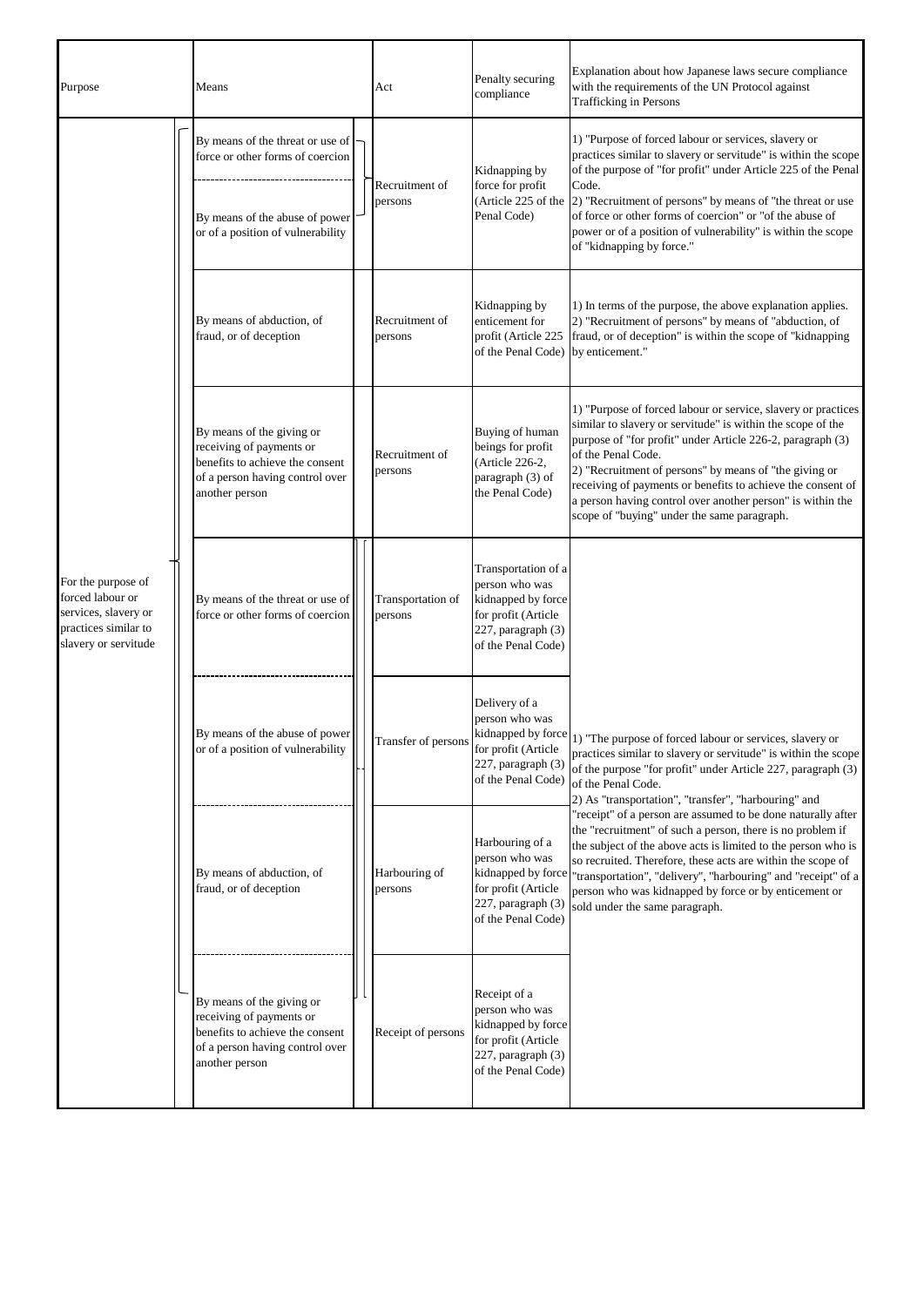| Purpose                                     |  | Means                                                                                                                                         |  | Act                          | Penalty securing<br>compliance                                                                                                                                            | Explanation about how Japanese laws secure compliance<br>with the requirements of the UN Protocol against<br><b>Trafficking in Persons</b>                                                                                                                                                                                                                                                                                                   |
|---------------------------------------------|--|-----------------------------------------------------------------------------------------------------------------------------------------------|--|------------------------------|---------------------------------------------------------------------------------------------------------------------------------------------------------------------------|----------------------------------------------------------------------------------------------------------------------------------------------------------------------------------------------------------------------------------------------------------------------------------------------------------------------------------------------------------------------------------------------------------------------------------------------|
| For the purpose of the<br>removal of organs |  | By means of the threat or use of<br>force or other forms of coercion<br>By means of the abuse of power<br>or of a position of vulnerability   |  | Recruitment of<br>persons    | Kidnapping by<br>force for the<br>purpose of<br>or body (Article<br>225 of the Penal<br>Code)                                                                             | 1) "The purpose of the removal of organs" is within the<br>scope of the purpose of "threatening the life or body" under<br>Article 225 of the Penal Code.<br>threatening the life $ 2$ ) "Recruitment of persons" by means of "the threat or use<br>of force or other forms of coercion" or "of the abuse of<br>power or of a position of vulnerability" is within the scope<br>of "kidnapping by force."                                    |
|                                             |  | By means of abduction, of<br>fraud, or of deception                                                                                           |  | Recruitment of<br>persons    | Kidnapping by<br>enticement for the<br>purpose of<br>threatening the life<br>or body (Article<br>225 of the Penal<br>Code)                                                | 1) In terms of the purpose, the above explanation applies.<br>2) "Recruitment of persons" by means of "abduction, of<br>fraud, or of deception" is within the scope of "kidnapping<br>by enticement."                                                                                                                                                                                                                                        |
|                                             |  | By means of the giving or<br>receiving of payments or<br>benefits to achieve the consent<br>of a person having control over<br>another person |  | Recruitment of<br>persons    | for the purpose of<br>threatening the life<br>or body (Article<br>226-2, paragraph<br>(3) of the Penal<br>Code)                                                           | Buying of a person $ 1\rangle$ "The purpose of the removal of organs" is within the<br>scope of the purpose of "threatening the life or body"<br>under Article 226-2, paragraph (3) of the Penal Code.<br>2) "Recruitment of persons" by means of "the giving or<br>receiving of payments or benefits to achieve the consent of<br>a person having control over another person" is within the<br>scope of "buying" under the same paragraph. |
|                                             |  | By means of the threat or use of<br>force or other forms of coercion                                                                          |  | Transportation of<br>persons | Transportation of a<br>person who was<br>kidnapped by force<br>for the purpose of<br>threatening the life<br>or body (Article<br>227, paragraph (3)<br>of the Penal Code) |                                                                                                                                                                                                                                                                                                                                                                                                                                              |
|                                             |  | By means of the abuse of power<br>or of a position of vulnerability                                                                           |  | Transfer of persons          | Delivery of a<br>person who was<br>kidnapped for the<br>purpose of<br>threatening the life<br>or body (Article<br>227, paragraph (3)<br>of the Penal Code)                | 1) "The purpose of the removal of organs" is within the<br>scope of the purpose of "threatening the life or body" under<br>Article 227, paragraph (3) of the Penal Code.<br>2) As "transportation", "transfer", "harbouring" and                                                                                                                                                                                                             |
|                                             |  | By means of abduction, of<br>fraud, or of deception                                                                                           |  | Harbouring of<br>persons     | Harbouring of a<br>person who was<br>kidnapped by force<br>for the purpose of<br>threatening the life<br>or body (Article<br>227, paragraph (3)<br>of the Penal Code)     | "receipt" of a person are assumed to be done naturally after<br>the "recruitment" of such person, there is no problem if the<br>subject of the above acts is limited to the person who is so<br>recruited. Therefore, these acts are within the scope of<br>"transportation", "delivery", "harbouring" and "receipt" of a<br>person who was kidnapped by force or by enticement or<br>sold under the same paragraph.                         |
|                                             |  | By means of the giving or<br>receiving of payments or<br>benefits to achieve the consent<br>of a person having control over<br>another person |  | Receipt of persons           | Receipt of a<br>person who was<br>kidnapped for the<br>purpose of<br>threatening the life<br>or body (Article<br>227, paragraph (3)<br>of the Penal Code)                 |                                                                                                                                                                                                                                                                                                                                                                                                                                              |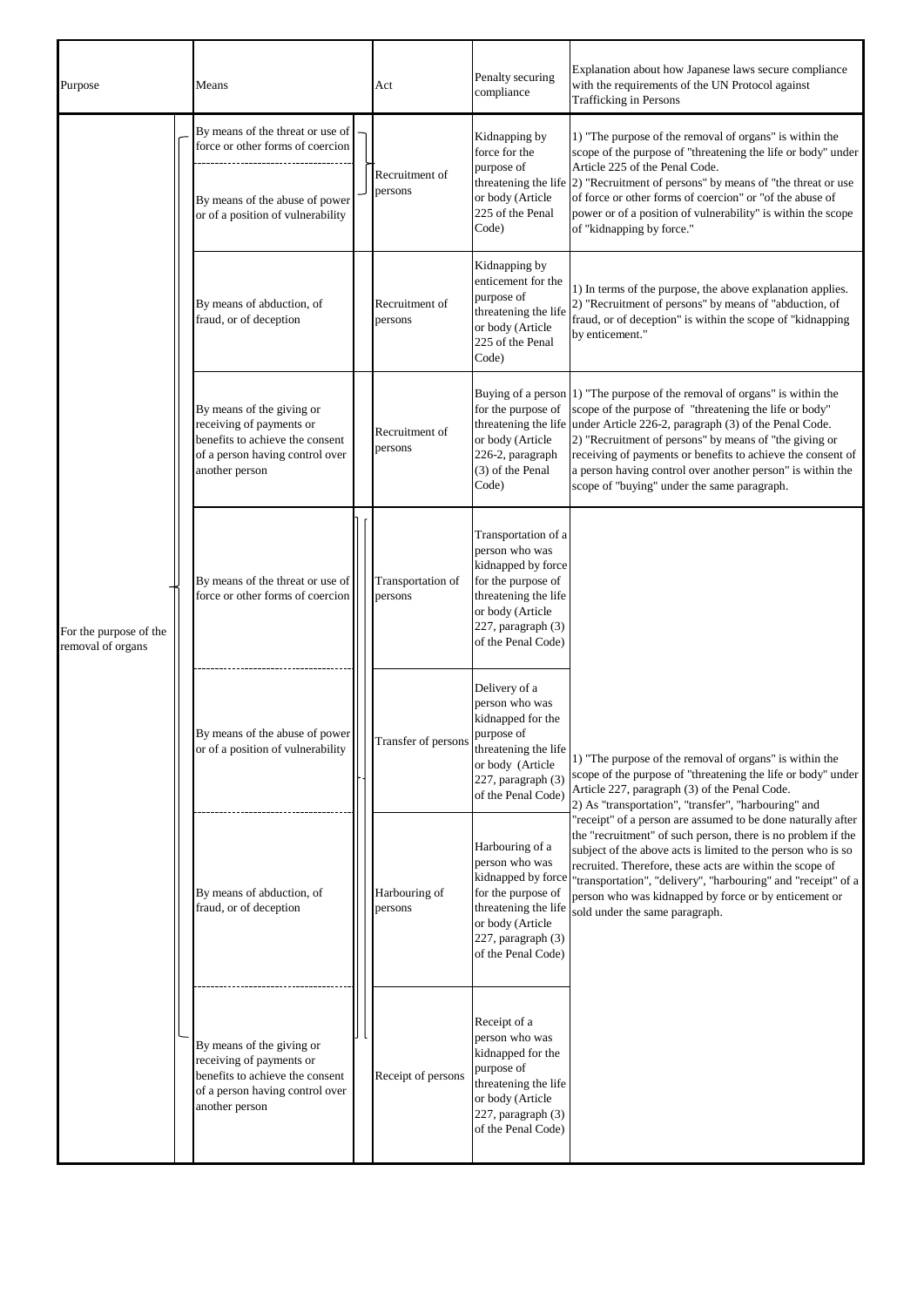| Purpose                                                                                                         | Act                       | Penalty securing<br>compliance                                                                                                                                                                                                                                                                                                     | Explanation about how Japanese laws secure compliance<br>with the requirements of the UN Protocol against<br><b>Trafficking in Persons</b>                                                                                                                                                                                                                                                                                                                                                                                                                                                                                                                                                                                                          |  |
|-----------------------------------------------------------------------------------------------------------------|---------------------------|------------------------------------------------------------------------------------------------------------------------------------------------------------------------------------------------------------------------------------------------------------------------------------------------------------------------------------|-----------------------------------------------------------------------------------------------------------------------------------------------------------------------------------------------------------------------------------------------------------------------------------------------------------------------------------------------------------------------------------------------------------------------------------------------------------------------------------------------------------------------------------------------------------------------------------------------------------------------------------------------------------------------------------------------------------------------------------------------------|--|
| For the purpose of<br>exploitation of the<br>prostitution of others<br>or other forms of<br>sexual exploitation | Recruitment of children   | Act of keeping a<br>child under one's<br>control (Article 34,<br>paragraph (1), item<br>(ix) and Article 60,<br>paragraph (2) of<br>the Child Welfare<br>Act):<br>Imprisonment with<br>work for not more<br>than 3 years or a<br>fine of not more<br>than 1.000,000<br>yen, or by<br>cumulative<br>imposition of both<br>penalties |                                                                                                                                                                                                                                                                                                                                                                                                                                                                                                                                                                                                                                                                                                                                                     |  |
|                                                                                                                 | Transportation of a child | Act of keeping a<br>child under one's<br>control (Article 34,<br>paragraph (1), item Welfare Act.<br>(ix) and Article 60,<br>paragraph (2) of<br>the Child Welfare<br>Act)                                                                                                                                                         | 1) The three purposes under the UN Protocol against<br>Trafficking in Persons are, respectively, within the scope of<br>the "intent of causing a child to commit an act making an<br>impact that is mentally and physically harmful to the child"<br>under Article 34, paragraph (2), item (ix) of the Child<br>2) Item (ix) does not limit the means so that it satisfies the<br>requirements of the UN Protocol against Trafficking in<br>Persons.<br>3) "Recruitment", "transportation", "harbouring" and<br>"receipt" are within the scope of the "act of keeping a child                                                                                                                                                                       |  |
| For the purpose of<br>forced labour or<br>services, slavery or                                                  | Harbouring of a child     | Act of keeping a<br>child under one's<br>control (Article 34,<br>paragraph (1), item<br>(ix) and Article 60,<br>paragraph (2) of<br>the Child Welfare<br>Act)                                                                                                                                                                      | under one's control".                                                                                                                                                                                                                                                                                                                                                                                                                                                                                                                                                                                                                                                                                                                               |  |
| practices similar to<br>slavery or servitude                                                                    | Receipt of a child        | Act of keeping a<br>child under one's<br>control (Article 34,<br>paragraph (1), item<br>(ix) and Article 60,<br>paragraph (2) of<br>the Child Welfare<br>Act)                                                                                                                                                                      |                                                                                                                                                                                                                                                                                                                                                                                                                                                                                                                                                                                                                                                                                                                                                     |  |
| For the purpose of the<br>removal of organs                                                                     | Transfer of a child       | Act of keeping a<br>child under one's<br>control (Article 34,<br>paragraph (1), item<br>(ix) and Article 60,<br>paragraph (2) of<br>the Child Welfare<br>Act), act of<br>delivery of a child<br>(Article 34,<br>paragraph (1), item<br>(vii), Article 60,<br>paragraph (2) of<br>the Child Welfare<br>Act)                         | "Transfer", which is assumed to accompany the "act of<br>keeping a child under one's control", is within the scope of<br>Article 34, paragraph (1), item (ix) of the Child Welfare<br>Act and is also within the scope of item (vii) of the same<br>paragraph. That is to say,<br>1) The provision of Article 34, paragraph (1), item (vii) of<br>the Child Welfare Act does not require a specific purpose<br>and therefore satisfies the requirements of the UN Protocol<br>against Trafficking in Persons<br>2) The provision of such an item does not limit the means<br>and therefore satisfies the requirements of the UN Protocol<br>against Trafficking in Persons<br>3) "Transfer" is within the scope of "deliver" under such an<br>item. |  |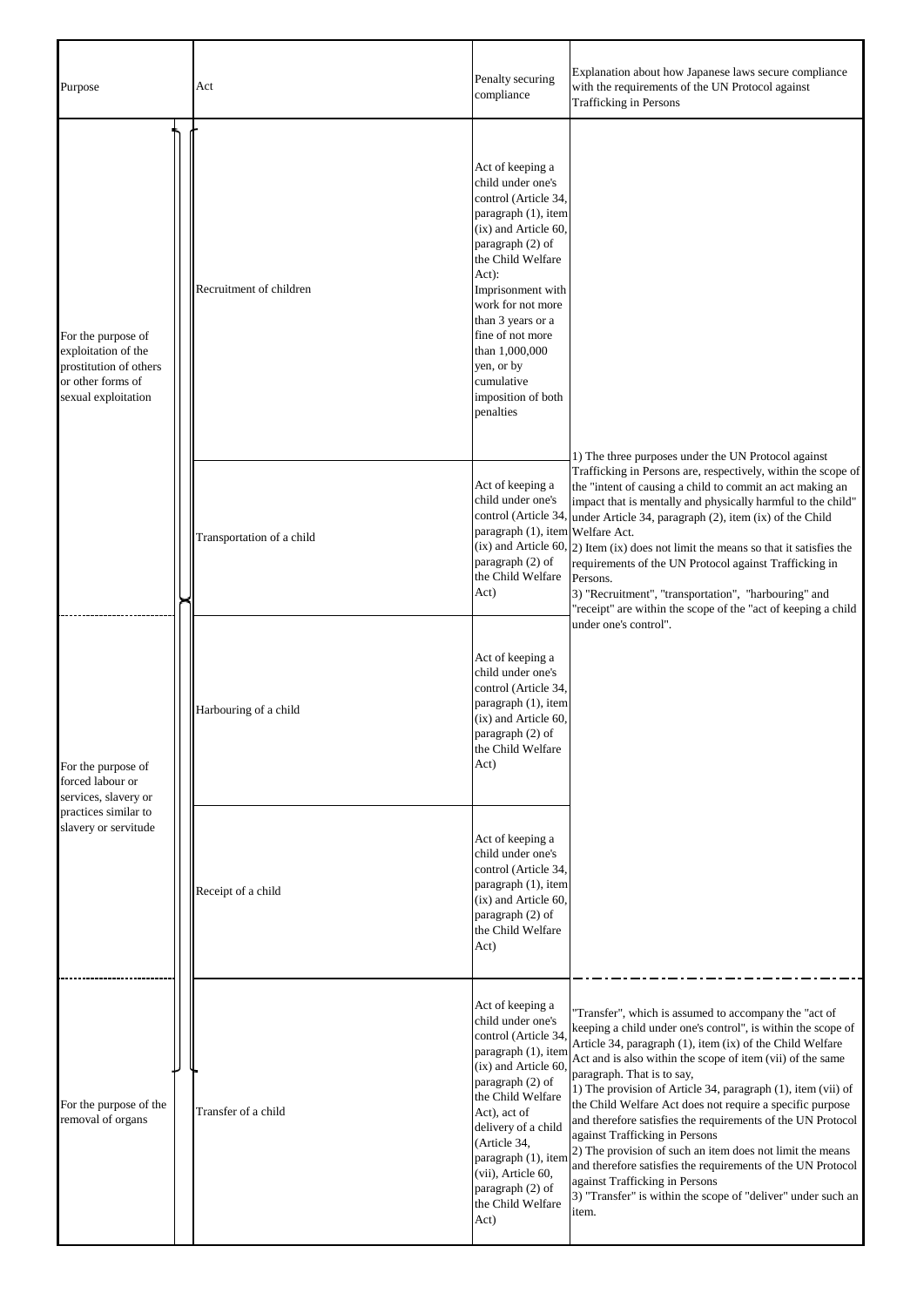Annex 2

Methods to Deal with Trafficking in Persons (Measures for Identification of Victims)

June 23, 2010 Agreement at the Inter-Ministerial Liaison Committee regarding measures to combat trafficking in persons

Trafficking in persons is a grave violation of human rights and also needs a prompt and accurate response from the humanitarian viewpoint. This is because trafficking in persons causes serious mental and physical pain to victims and it is very difficult to recover from the damage.

It has been pointed that methods of trafficking in persons have recently become shrewder and more latent. For example, brokers have victims acquire a status of residence that allows unlimited employment through fake marriages. Therefore, the relevant administrative agencies need to understand latent cases of trafficking in persons more actively to promote their eradication and the appropriate protection of victims. For this purpose, it is important for employees of the relevant agencies who are likely to be first in contact with such cases to understand the trafficking problem fully and deal appropriately with those persons who may be victims.

Based on the above and the Japan's 2009 Action Plan of Measures to Combat Trafficking in Persons (Decision at the Ministerial Meeting Concerning Measures Against Crime on December 22, 2009), with regard to the identification of victims among the methods to deal with trafficking in persons, we arranged the definition of trafficking in persons, the points of attention for the identification of victims based on the definition, and the measures to be taken by the relevant administrative agencies. We compiled these into the "Methods to Deal with Trafficking in Persons (Measures for Identification of Victims)" which is described in the attached paper as a reference for the activities of the relevant agencies and groups who are engaged in measures against trafficking in persons.

The relevant government agencies should take necessary measures for carrying out the matters specified in the attached paper effectively; for example, by fully informing the employees of these matters. To protect as many trafficking victims as possible, if the relevant government agencies identify the persons who may be victims, they should then take measures to protect them as widely as possible. In addition, even if persons who first seem to be trafficking victims are found not to be trafficking victims, they should be treated in full consideration of their situation and their human rights.

The attached paper has been prepared to encourage the relevant agencies to treat trafficking victims appropriately and make the treatment proper all over Japan through the sharing of understanding, based on measures that the relevant government agencies are carrying out to protect trafficking victims under the current legal system. To promote the identification of trafficking victims further and protect them appropriately, under the Japan's 2009 Action Plan of Measures to Combat Trafficking in Persons, the relevant government agencies should promote the improvement of measures for encouraging victims to come forward and make reports to and seek consultation from the relevant government agencies. They also should promote the systematic arrangement of methods to deal with trafficking in persons, including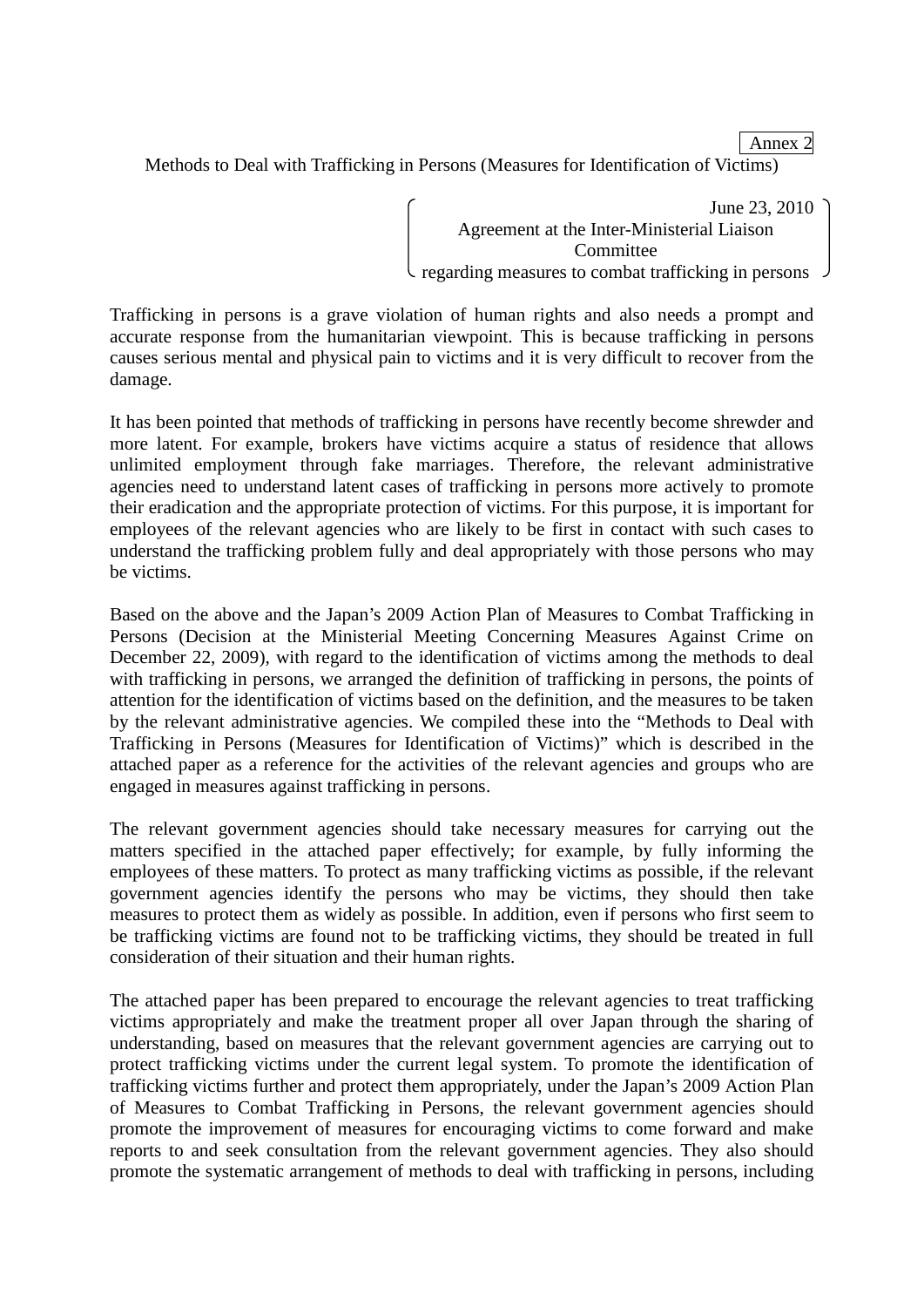the proper methods of response and procedures after finding any persons who may be victims, and the improvement of measures for protecting victims. In addition, based on the above, the attached paper should be reviewed whenever needed.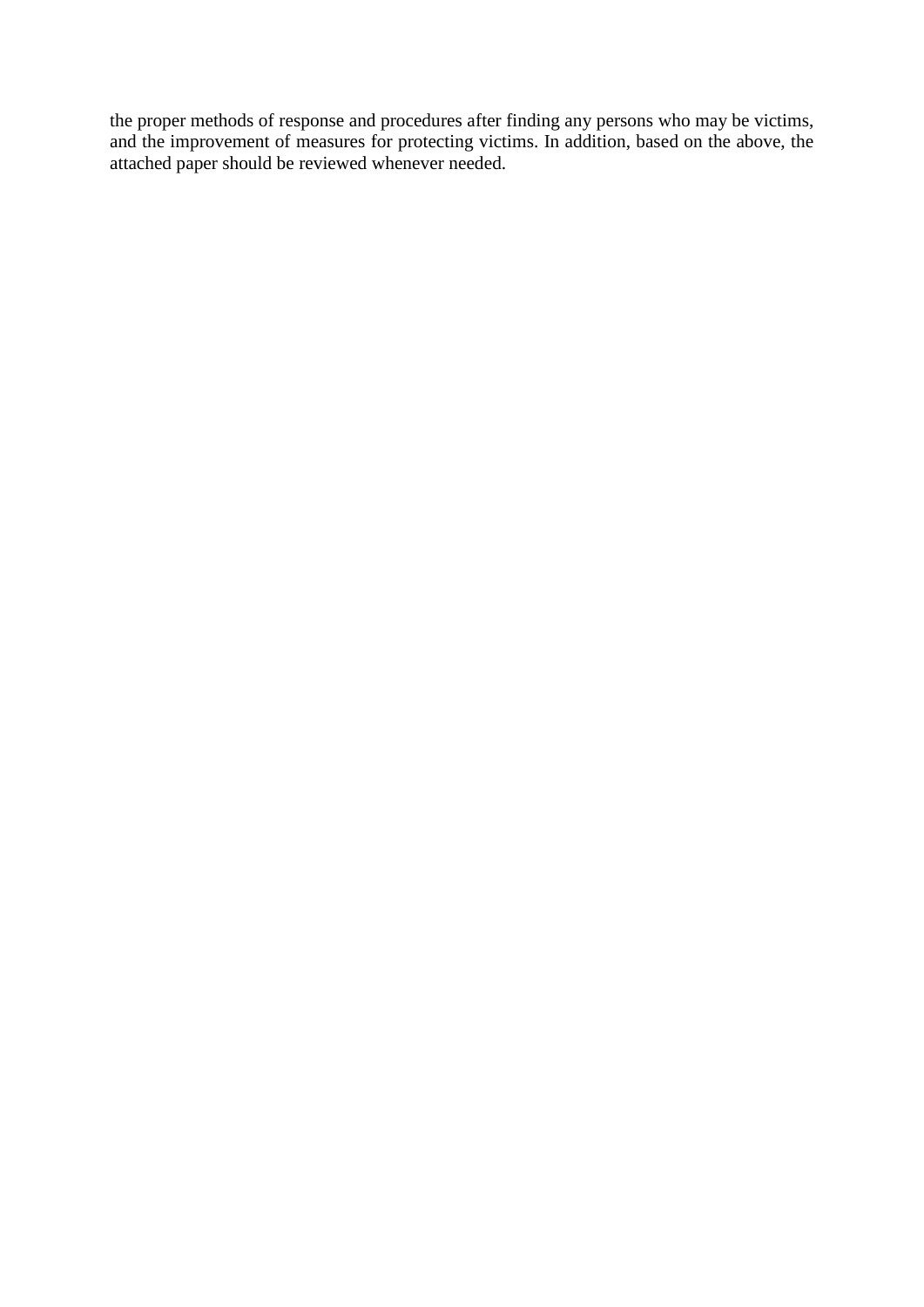#### Attached Paper

Methods to Deal with Trafficking in Persons (Measures for Identification of Victims)

1. The definition of trafficking in persons and points of attention for the identification of victims

Article 3 of the "Protocol to Prevent, Suppress and Punish Trafficking in Persons, Especially Women and Children, Supplementing the United Nations Convention against Transnational Organized Crime" defines trafficking in persons as follows:

#### Article 3

- (a) "Trafficking in persons" shall mean the recruitment, transportation, transfer, harbouring or receipt of persons, by means of the threat or use of force or other forms of coercion, of abduction, of fraud, of deception, of the abuse of power or of a position of vulnerability or of the giving or receiving of payments or benefits to achieve the consent of a person having control over another person, for the purpose of exploitation. Exploitation shall include, at a minimum, the exploitation of the prostitution of others or other forms of sexual exploitation, forced labour or services, slavery or practices similar to slavery, servitude or the removal of organs;
- (b) The consent of a victim of trafficking in persons to the intended exploitation set forth in subparagraph (a) of this article shall be irrelevant where any of the means set forth in subparagraph (a) have been used;
- (c) The recruitment, transportation, transfer, harbouring or receipt of a child for the purpose of exploitation shall be considered "trafficking in persons" even if this does not involve any of the means set forth in subparagraph (a) of this article;
- (d) "Child" shall mean any person under eighteen years of age.

To identify trafficking victims according to this definition, it is necessary to pay attention to whether a person falls under the following points:

(1) Perpetrator's actions

Whether the person was subjected to recruitment, transportation, transfer, harbouring (providing the person with a place that prevented him or her from being discovered) or receipt?

(Note) Any of these actions will suffice; it is unnecessary for the person to be subjected to all the actions. This applies to (2) and (3) below. As is clear from the definition, a wider range of actions fall under trafficking in persons than the actions to which the buying or selling of human being as provided in Article 226-2 of the Penal Code is applicable.

(2) Means

Whether were actions carried out in (1) by any of the following methods?

• The threat or use of force or other form of coercion (Note) "Force" means the use of tangible power toward another person's body, "other form of coercion" means any act that controls another person's will without using physical power toward the other person's body. "The threat of force or other form of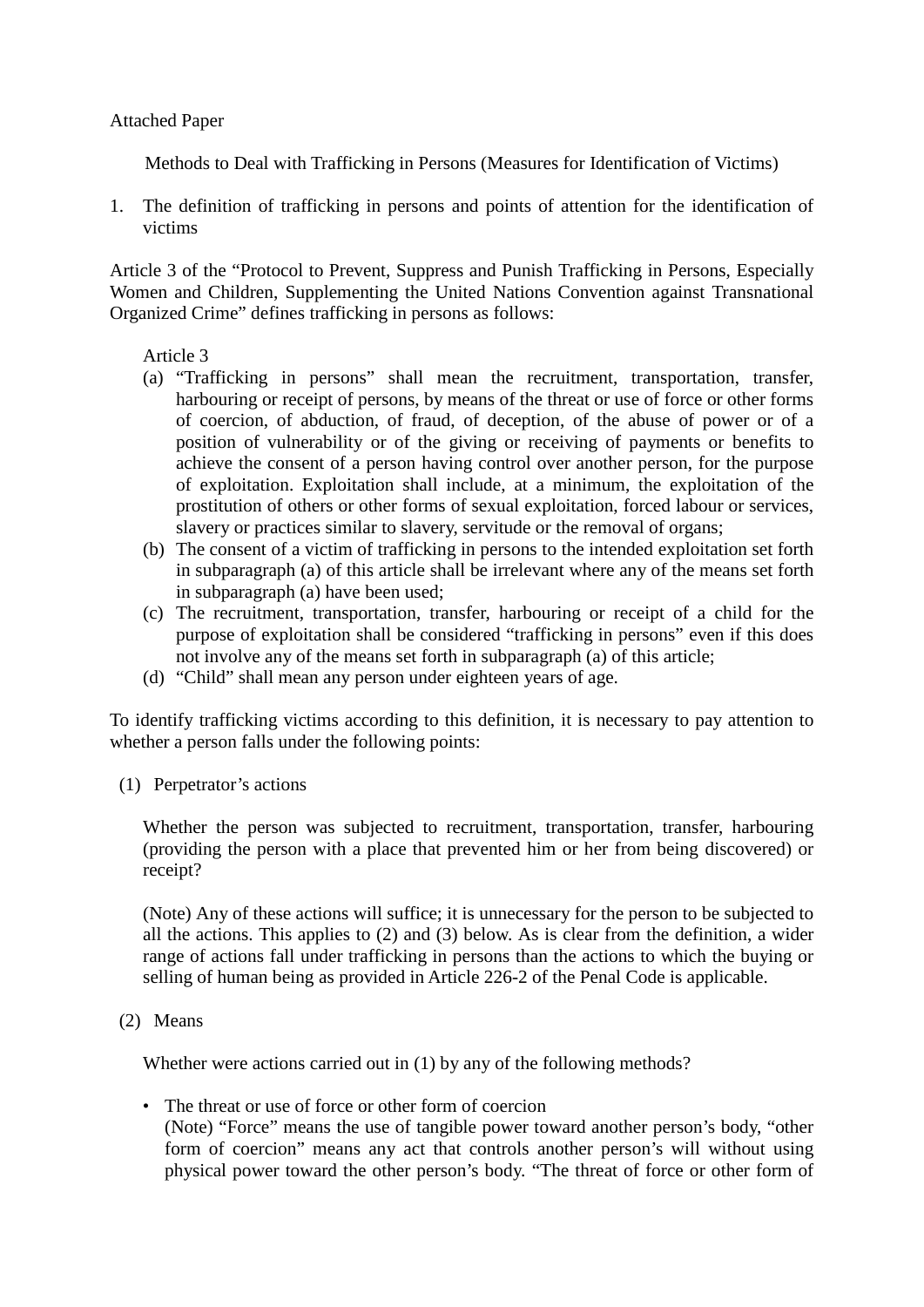coercion" means notification to the effect that such force or coercion will be exerted to the other person.

- Abduction, fraud, deception (telling a lie to make the other person commit a mistake, or coaxing the other person to make the other person misjudge)
- The abuse of power or of a position of vulnerability (using a legal or de facto position, such as a hierarchical relationship in an organization or a parent-child relationship, or a difference in position with the victim in order to exert tangible power unlawfully or give a notification of harm, freely controlling the victim, who has to obey the victimizer)
- The giving or receiving of payments or benefits to achieve the consent of a person having control over another person (including debt relief and exchange with property)

# (3) Purpose

Whether the actions in (1) were carried out for the purpose of exploitation? Exploitation includes at least the following:

• Sexual exploitation by forced prostitution etc. ((1) gaining property benefits for oneself or others by having others prostitute themselves or force sexual intercourse etc. other than prostitution; or (2) forcing, or having another person force, sexual intercourse etc. with the subject against the subject's will)

(Note) "Sexual intercourse etc." means not only sexual intercourse but also something similar to sexual intercourse, touching sexual organs, or having another person touch them; sexual intercourse etc. other than prostitution including that with specific persons and that without consideration.

• Provision of forced labor or service (forcing labor or service against the laborer's will by violence, threat, confinement, or any other unfair restriction of mental or physical freedom)

(Note) For the purpose herein, labor or service means that which generally demands the payment of a consideration in light of common sense.

- Slavery or practices similar to slavery, servitude (being fully subordinate to another person and provide labor or any other service at the other person's disposal)
- The removal of organs (removal of the heart, lung, any other internal organ, or eyeball for the purpose of profit or threat to the life or body)
- (4) Other matters that require consideration
	- If any of the means specified in (2) are used, whether the victim has given consent to the exploitation as the purpose of (3) does not matter.
	- If the subject is a child (a person under the age of 18), the subject is deemed to be a trafficking victim even if any of the means specified in (2) are not used.

# 2. Everyday measures

Each administrative agency should carry out necessary everyday measures, such as the following, to facilitate mutual cooperation among the relevant agencies if the agency identifies a trafficking victim or a person who may be a trafficking victim:

1) Confirm contact points of the agencies related to measures against trafficking in persons and when an official in charge of contact is replaced, notify the relevant agencies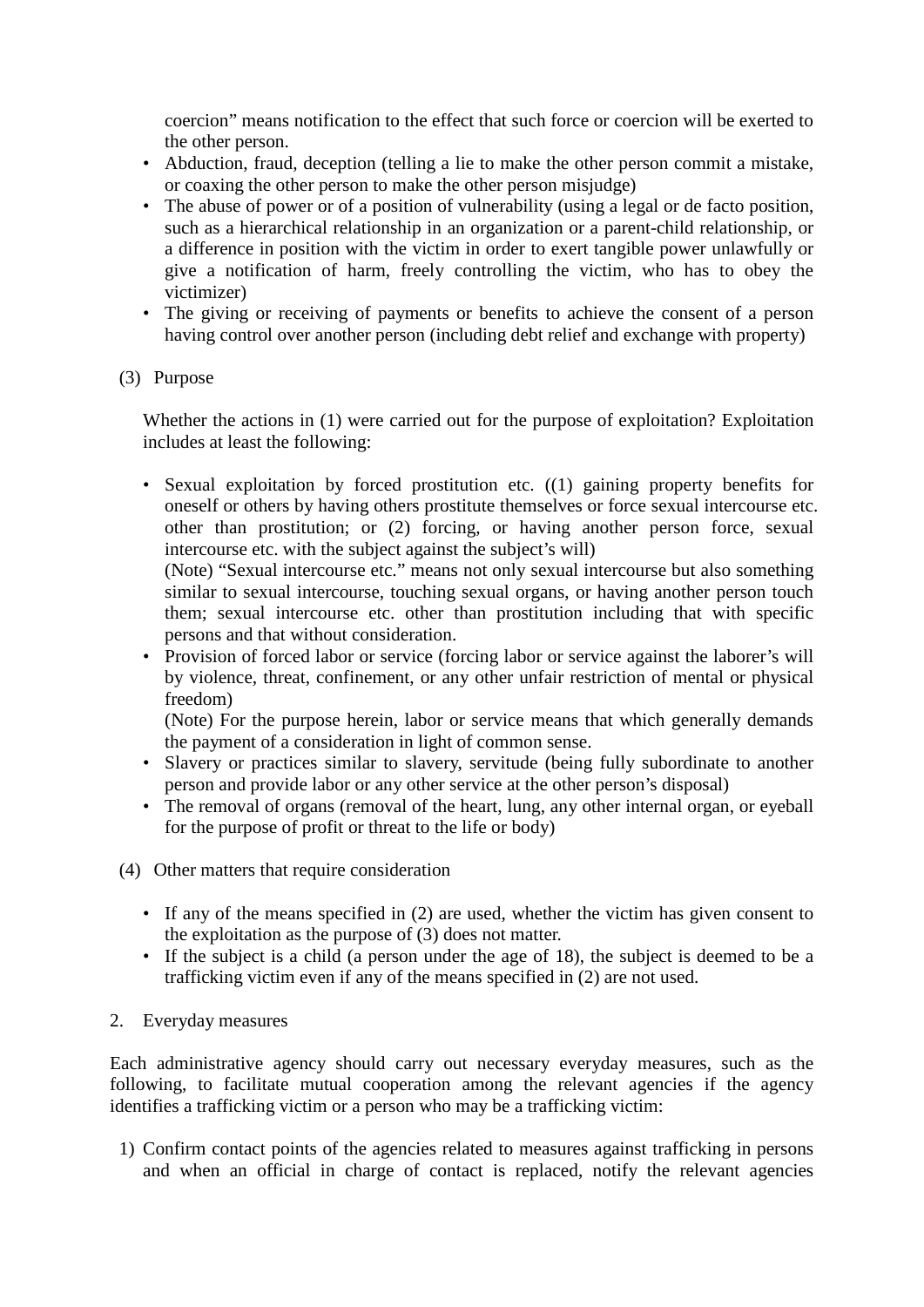immediately.

2) Inform any employees likely to come into contact with trafficking victims and related persons of the points of attention for the identification of trafficking victims and the measures to be taken in case of identifying of a person who may be a trafficking victim.

Each administrative agency is required to respond to trafficking in persons as specified in the Annex.

- 3. Response at each contact point
- (1) Full consideration should be given to consulters' privacy at each of the contact points of the relevant agencies, such as the police, the Immigration Bureau, the Regional Legal Affairs Bureaus, the women's consultation offices, the child guidance centers, the Labor Standards Offices, and the Head Office of the Ministry of Foreign Affairs. For example, if a foreigner seeks consultation, a response should be made in the foreigner's mother tongue; if a woman seeks consultation, a female employee should respond. In this way, efforts should be made to identify and fully understand the trafficking victims by creating circumstances where consulters can seek consultation at ease.
- (2) When the contact point of a relevant agency receives a request for consultation about criminal damage, an infringement of a foreigner's human rights, or trouble in daily life, if the existence of a trafficking victim can be inferred through a comprehensive judgment about what the consulter said, measures should be taken to protect the trafficking victim through cooperation among the relevant agencies as described in (3) and thereafter.
- (3) If the consulter is judged to be a trafficking victim or a person who may be a trafficking victim, the protection of the person should be considered. If needed, a prompt report or notification should be given to the police, the Immigration Bureau, the Japan Coast Guard, a women's consultation office (only if the consulter is a woman; this applies hereinafter) or a child guidance center (only if the consulter is a child; this applies hereinafter) for expert judgment and mutual cooperation. In this case, information should be shared fully among the relevant agencies to smoothly protect the trafficking victim.
- (4) When a report or notification is given to the police, the Immigration Bureau, the Japan Coast Guard, a women's consultation office, or a child guidance center, if the reporter or a notifier is a trafficking victim, they should cooperate with each other to protect the victim and endeavor to find latent trafficking victims as soon as possible to ensure their safety. In this case, these relevant agencies should share information and pay attention not to cause any discrepancy among their response.
- (5) If a trafficking victim is protected by a private shelter, the relevant agencies should pay careful attention to prevent the whereabouts of the victim from being located, resulting in a physical threat to the victim.
- 4. Discovery of victims during the control process
- (1) When the police, the Immigration Bureau, the Japan Coast Guard, the Labor Standards Offices, etc. deal with illegal immigration, illegal stays, moral offenses, prostitution,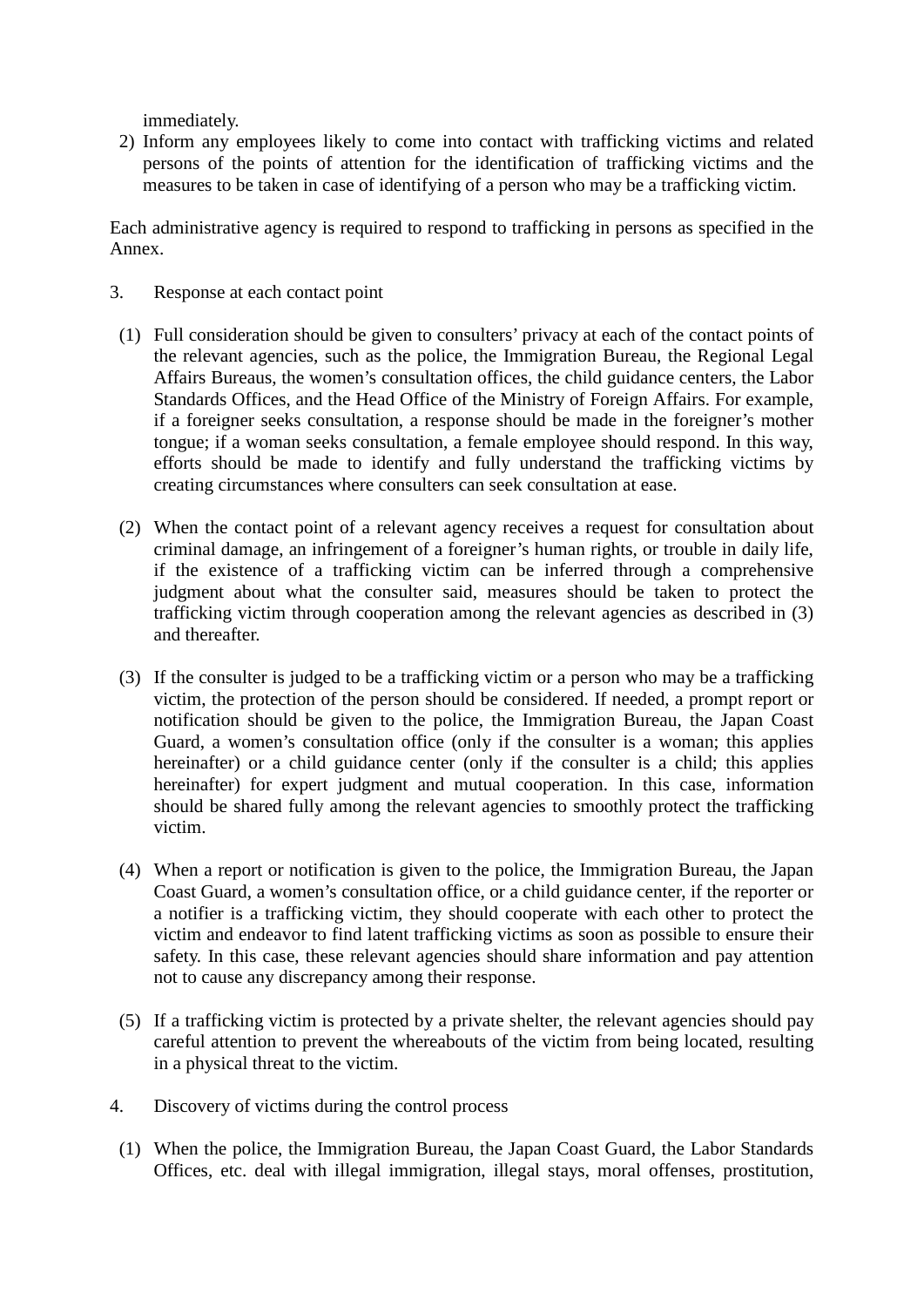child prostitution, child pornography, or foreigners' violation of the Labor Standards Act, they should make efforts to discover trafficking victims as soon as possible, taking into consideration the possibility that trafficking victims may exist. For this purpose, they should create circumstances where victims can report any damage at ease. For example, foreigners should be treated in their mother tongue, and women should be treated by female employees.

- (2) If the offender or a relevant person is judged to be a trafficking victim or a person who may be a trafficking victim, the protection of the person should be considered and their intention should be taken into consideration. If needed, a prompt report or notification should be given to the police, the Immigration Bureau, the Japan Coast Guard, a women's consultation office, and a child guidance center, all of which should then cooperate with each other to deal with the person. In this case, information should be shared fully among the relevant agencies to smoothly protect the trafficking victim.
- (3) When a report or notification is given to the police, the Immigration Bureau, the Japan Coast Guard, a women's consultation office, or a child guidance center, if the reporter or notifier is a trafficking victim, they should cooperate with each other to protect the victim and endeavor to find latent trafficking victims as soon as possible to ensure their safety. In this case, these relevant agencies should share information and pay attention not to cause any discrepancy among their response.
- 5. Dealing with newly identified victims

If a trafficking victim is found at a contact point or during the control process, and the existence of other victims becomes clear from information gained from the protected victim and any related persons, the relevant administrative agencies should cooperate to deal with this promptly in accordance with the procedures specified in 3 or 4 above.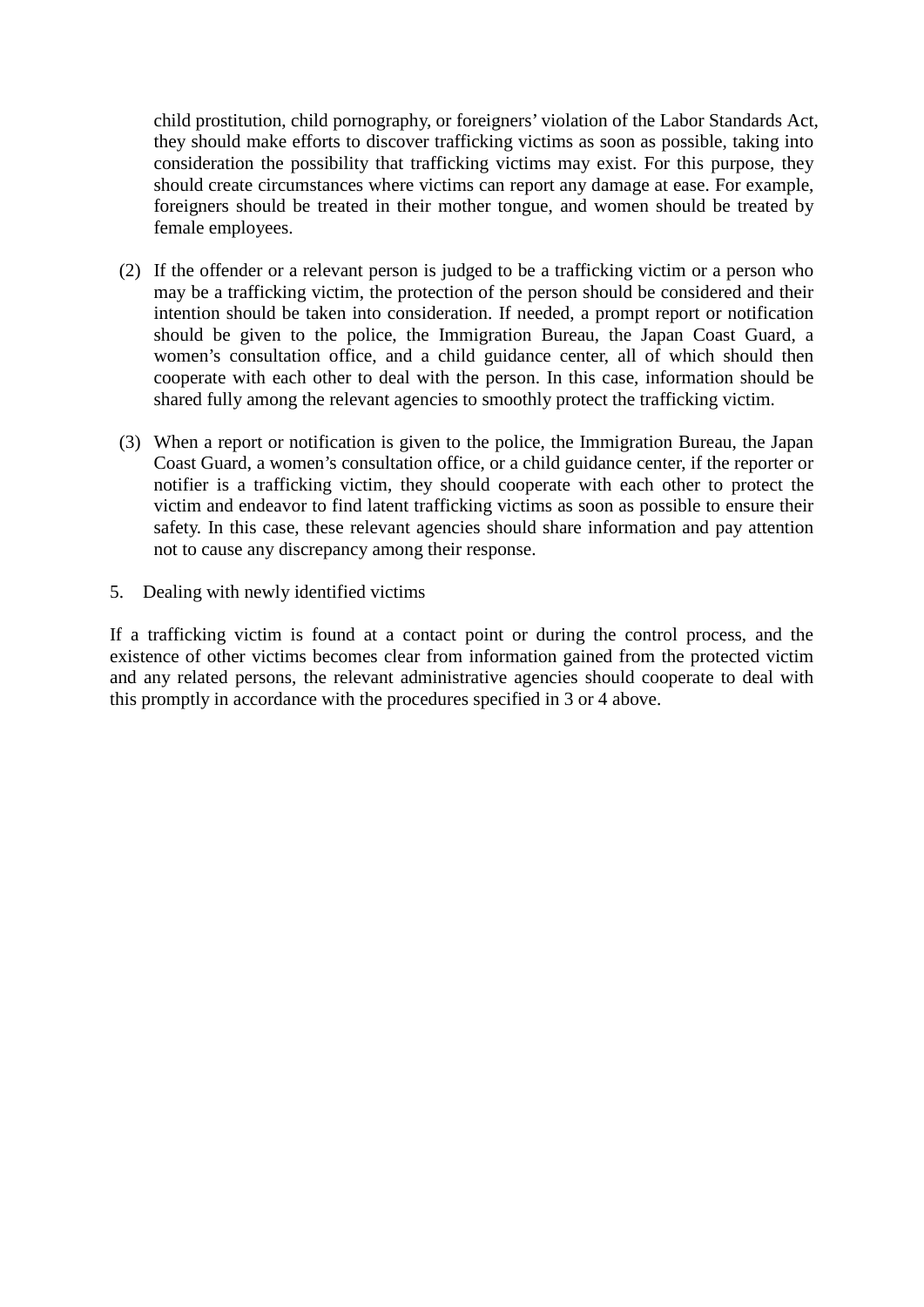#### Annex

Each Administrative Agency's Response to Cases of Trafficking in Persons

<Police>

- Response at each contact point If the police receives a request for consultation or protection from a trafficking victim or a related person through a police station or police box, they should positively and appropriately respond to the request.
- Discovery of a victim during the control process Efforts should be made to discover trafficking in persons during the process of controlling the violation of laws and regulations.
- Protection of victims

When a trafficking victim is identified, the police should notify or report to the Immigration Bureau, a women's consultation office, etc. and cooperate with them to take appropriate measures for protecting the victim, if needed.

- Ensuring the safety of victims To ensure the safety of victims and prevent or reduce secondary damage, the police should consider how to respond to victims' requests for consultation and where interviews with them should be held.
- Consideration for position as victims

The police should inform victims of the protection measures, give them a full explanation about special permission to stay in Japan and other legal procedures, and explain to them about how they will investigate the case to the extent that is possible. In addition, if an offense committed by the victim was incidental to trafficking in persons as part of the damage from the trafficking, then the police should endeavor to give their full attention to the position of the victim when carrying out the measures, taking into consideration the status of the investigation thereafter.

<Japan Coast Guard>

- Response at each contact point If the Japan Coast Guard receives a request for consultation or protection from a trafficking victim or a related person, it should positively and appropriately respond to the request.
- Discovery of a victim during the control process Efforts should be made to discover trafficking in persons during the process of controlling the violation of laws and regulations.
- Protection of victims When a trafficking victim is identified, the Japan Coast Guard should notify or report to the police, Immigration Bureau, a women's consultation office, etc. and cooperate with them to take appropriate measures for protecting the victim, if needed.
- Ensuring the safety of victims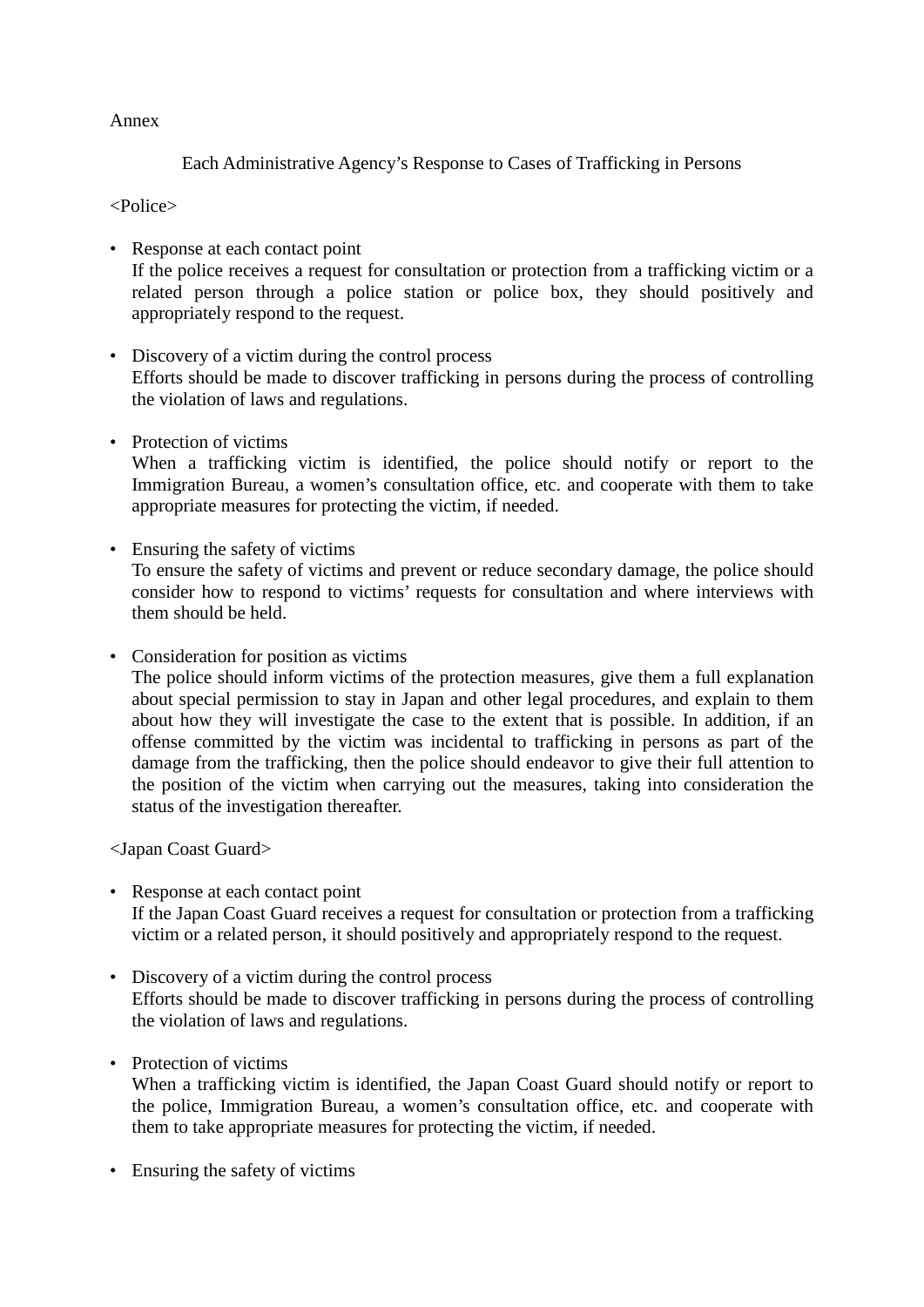To ensure the safety of victims and prevent or reduce secondary damage, the Japan Coast Guard should respond to victims' requests for consultation and consider where interviews with them should be held.

• Consideration for position as victims

The Japan Coast Guard should inform victims of the protection measures, give them a full explanation about special permission to stay in Japan and other legal procedures, and explain to them about how they will investigate the case to the extent that is possible. In addition, if an offense committed by the victim was incidental to trafficking in persons as part of the damage from the trafficking, then the Japan Coast Guard should endeavor to give their full attention to the victim when carrying out these measures, taking into consideration the status of the investigation thereafter.

<Public Prosecutors Office>

- Response at each contact point If a District Public Prosecutors Office receives a request for consultation or protection from a trafficking victim or a related person, it should positively and appropriately respond to the request.
- Discovery of a victim during the control process Efforts should be made to discover trafficking in persons during the process of controlling the violation of laws and regulations.
- Protection of victims

When a trafficking victim is identified, because the victim is highly likely to be harmed by a violent employer, broker, et al., the Public Prosecutors Office should notify the police and the Immigration Bureau and cooperate with relevant administrative agencies to take appropriate measures for protecting the victim, if needed.

• Ensuring the safety of victims

To ensure the safety of victims and prevent or reduce secondary damage, the Public Prosecutors Office should respond to victims' requests for consultation, consider where interviews with them should be held, supply information under the Vistim Notification System, and endeavor to carry out procedures that give consideration for the trafficking victims' position and feelings, such as measures for screening victims during trial proceedings and the use of a video link when interviewing witnesses.

• Consideration for position as victims

The Public Prosecutors Office should inform victims of the protection measures, give them a full explanation about special permission to stay in Japan and other legal procedures, and explain to them about how they will investigate the case to the extent that is possible. In addition, if an offense committed by the victim was incidental to trafficking in persons as part of the damage from the trafficking, then the Public Prosecutors Office should endeavor to give their full attention to the position of the victim when carrying out these measures, taking into consideration the status of the investigation thereafter.

<Immigration Bureau>

• Response at each contact point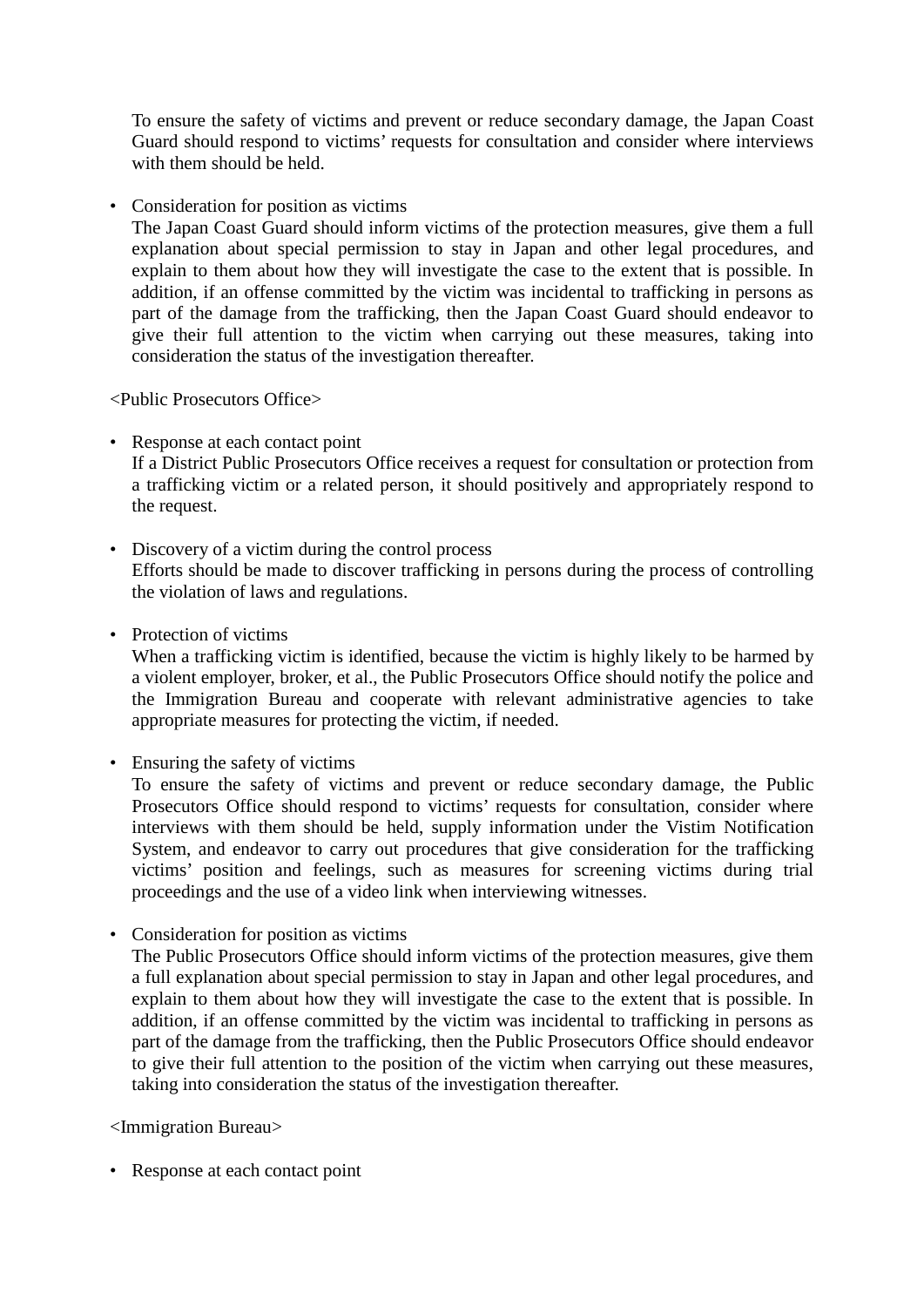If the Immigration Bureau receives a request for consultation or protection from a trafficking victim or a related person, it should positively and appropriately respond to the request.

- Discovery of a victim during the control process Efforts should be made to discover trafficking in persons during the process of controlling the violation of the Immigration Control Act.
- Protection and support of victims

When a trafficking victim is identified, the Immigration Bureau should notify or report to the police, a women's consultation office, etc. and cooperate with them to take appropriate measures for protecting the victim, if needed. In addition, it should endeavor to ensure cooperation with the foreign embassies in Japan and IOM

(International Organization for Migration) and seek cooperation to carry out protective measures, such as the issuance of visas for victims.

• Ensuring the safety of victims

To ensure the safety of victims and prevent or reduce secondary damage, the Immigration Bureau should respond to victims' requests for consultation and consider where interviews with them should be held.

• Consideration for position as victims

The Immigration Bureau should inform victims of the protection measures and give them a full explanation about special permission to stay in Japan and other legal procedures.

• Stabilization of the legal status of victims

If the victim is lawfully staying in Japan, taking the victim's position into full consideration, and based on the victim's wishes, the Immigration Bureau should permit a renewal of the period of stay or a change in the status of residence. If the victim is unlawfully staying in Japan due to a violation of the Immigration Control Act, the Immigration Bureau should give special permission to stay in Japan to stabilize the legal status of the victim.

<Women's consultation office/Child guidance center>

• Response at each contact point

If a women's consultation office or a child guidance center receives a request for consultation or protection from a trafficking victim or a related person, it should positively and appropriately respond to the request.

• Protection of victims

When a women's consultation office or a child guidance center receives a relevant administrative agency's request for the protection of a trafficking victim or identifies a trafficking victim, because the victim is highly likely to be harmed by a violent employer, broker, et al., the women's consultation office or the child guidance center should explain to the victim about the role of each relevant agency and, if needed, notify the police and the Immigration Bureau after gaining consent regarding the need for notification. In addition, it should take appropriate protective measures in cooperation with the relevant administrative agencies.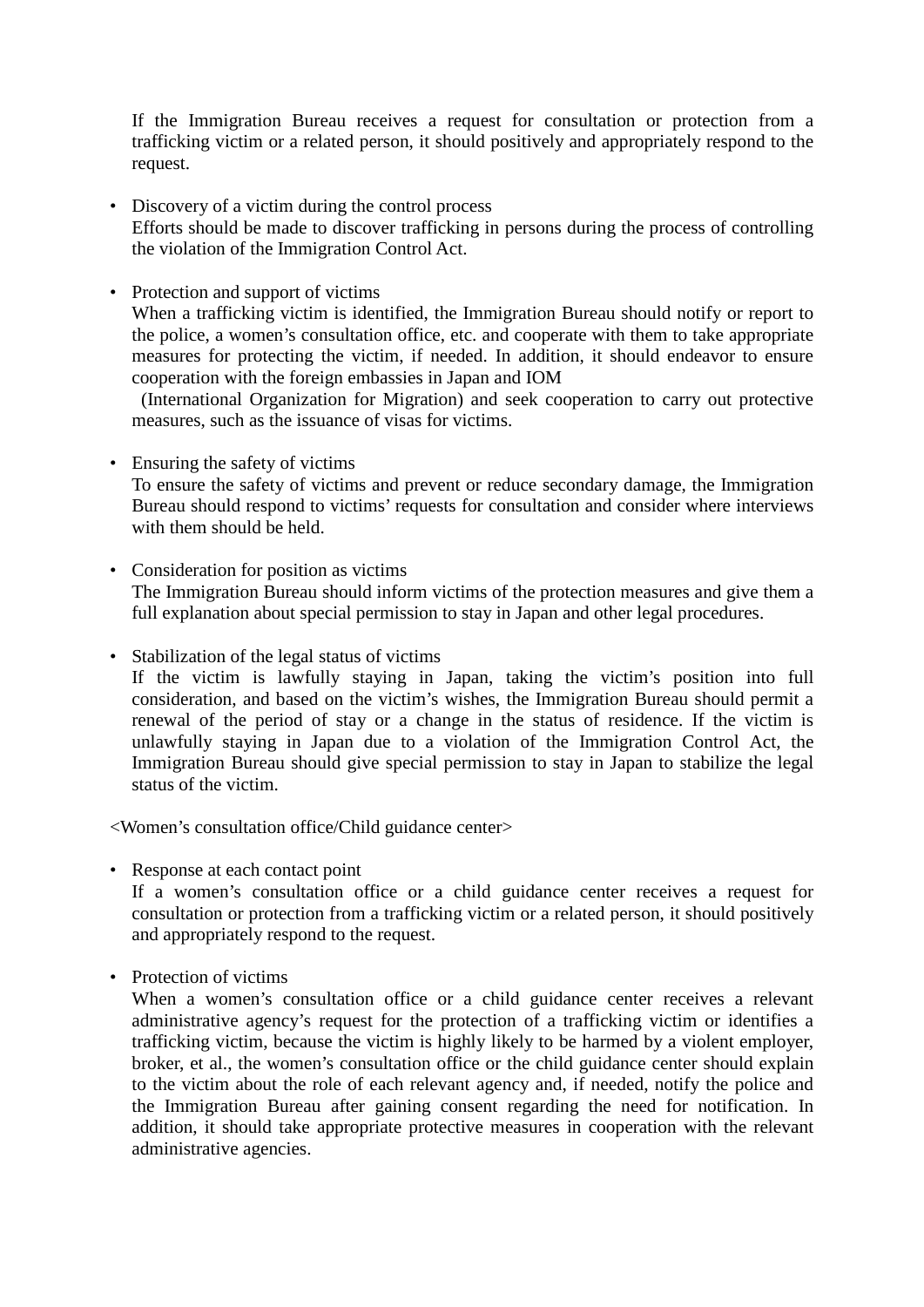• Women's consultation office's protection and support

A women's consultation office should endeavor to ensure cooperation with the relevant administrative agencies, foreign embassies in Tokyo, IOM, and NGOs to supply clothing, food, and residence to female victims, establish a night guard system, and improve support for the protected victims according to their conditions. If the victim is a child, the women's consultation office should cooperate with a child guidance center to take appropriate protective measures, if needed. In addition, if a private shelter is likely to give more appropriate protection, the women's consultation office should temporarily entrust protection to the private shelter.

<Labor-related administrative agencies>

- Response at each contact point If a Labor Standards Inspection Office or other labor-related administrative agency receives a request for consultation or protection from a trafficking victim or a related person, it should positively and appropriately respond to the request.
- Discovery of a victim during the control process Efforts should be made to discover trafficking in persons during the process of controlling foreigners' violation of the Labor Standards Act.
- Protection of victims

When a labor-related administrative agency identifies a trafficking victim, because the victim is highly likely to be harmed by a violent employer, broker, et al., the agency should notify the police and the Immigration Bureau and cooperate with relevant administrative agencies to take appropriate measures for protecting the victim, if needed.

<Other relevant administrative agencies>

- Response at each contact point If a request for consultation or protection is given from a trafficking victim or a related person at a contact point, an agency should positively and appropriately respond to the request.
- Protection of victims

When an agency identifies a trafficking victim, because the victim is highly likely to be harmed by a violent employer, broker, et al., the agency should notify the police and the Immigration Bureau and cooperate with relevant administrative agencies to take appropriate measures for protecting the victim, if needed.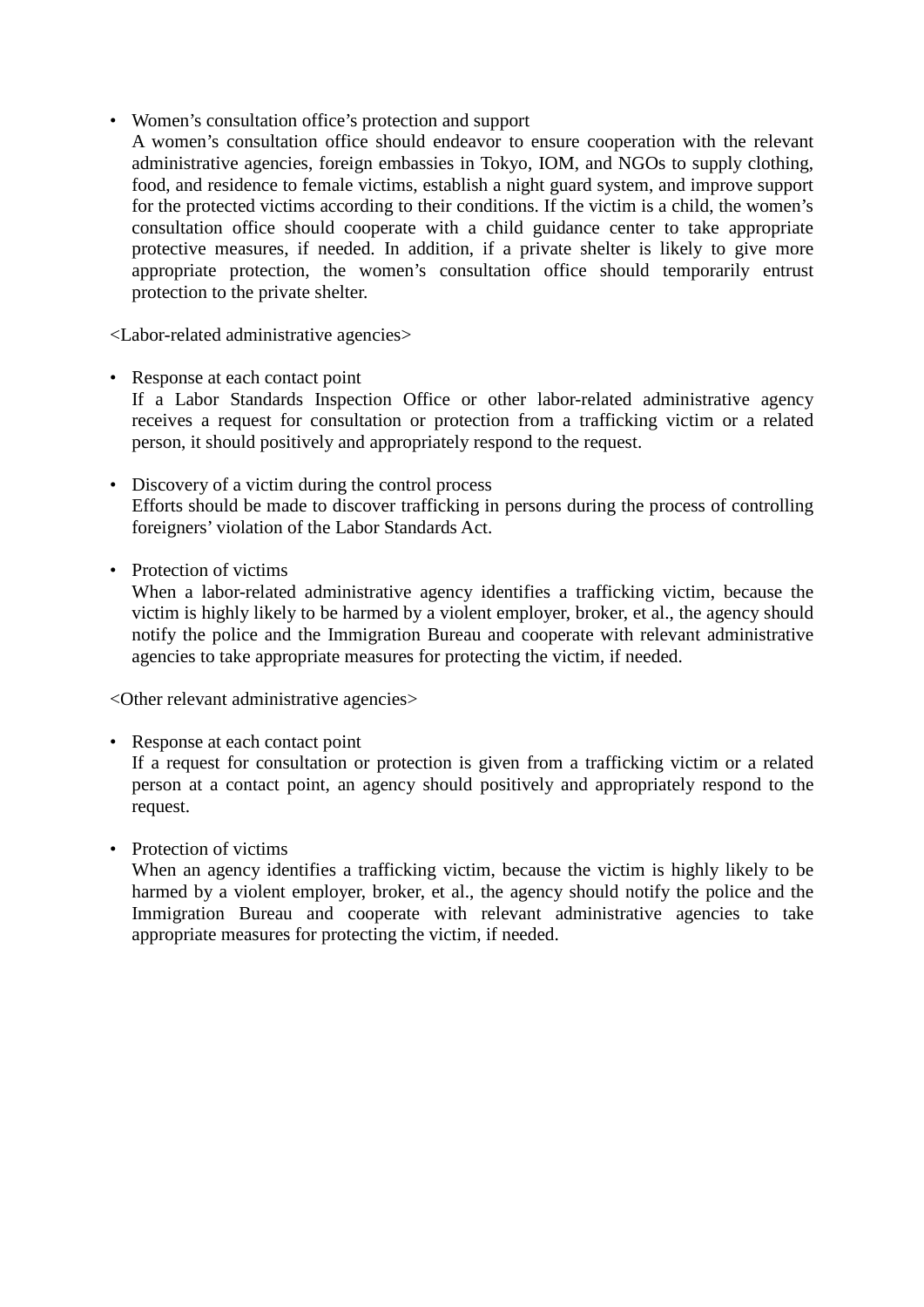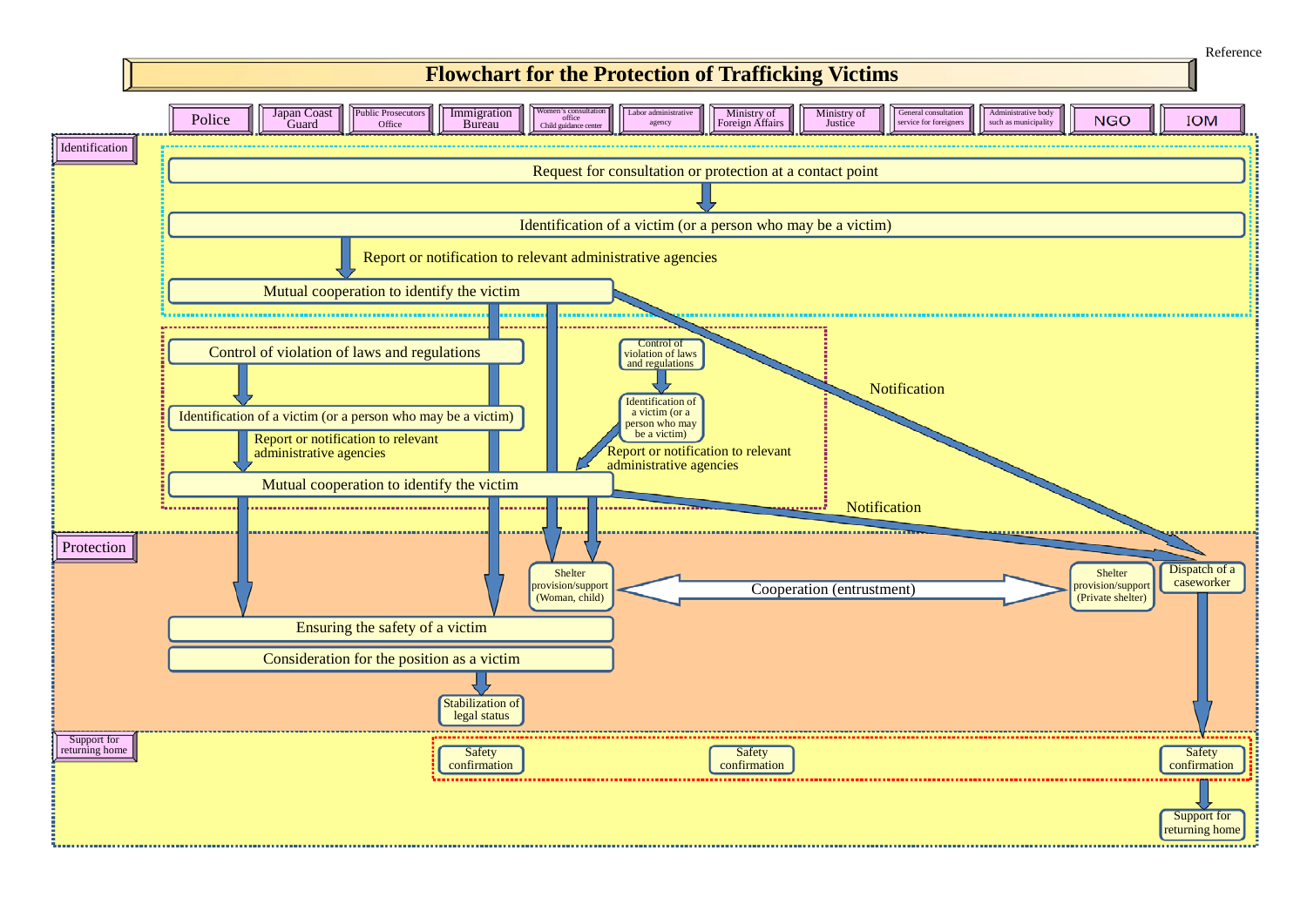Methods to Deal with Trafficking in Persons (Measures for Protection of Victims)

July 1, 2011 Agreement at the Inter-Ministerial Liaison Committee regarding measures to combat trafficking in persons

Trafficking in persons is a grave violation of human rights and also needs a prompt and accurate response from the humanitarian viewpoint. This is because trafficking in persons causes serious mental and physical pains to victims and it is very difficult to recover from the damage.

It has been pointed that methods of trafficking in persons have recently become shrewder and more latent. For example, brokers have victims acquire resident's status with no limitation of work through fake marriages. Therefore, the relevant administrative agencies need to understand latent cases of trafficking in persons more actively to promote their eradication and the appropriate protection of victims.

With regard to the identification of trafficking victims, the relevant government agencies agreed on the "Methods to Deal with Trafficking in Persons (Measures for Identification of Victims)" on June 23, 2010. Then, based on the Japan's 2009 Action Plan of Measures to Combat Trafficking in Persons (Decision at the Ministerial Meeting Concerning Measures Against Crime on December 22, 2009), with regard to the protection of victims among the methods to deal with trafficking in persons, recently arranged the points of attention for the protection of trafficking victims and the measures to be taken by the relevant administrative agencies and compiled the "Methods to Deal with Trafficking in Persons (Measures for Protection of Victims)" as described in the attached paper as a reference for the activities of the relevant administrative agencies and groups who are engaged in measures against trafficking in persons.

The relevant government agencies should take necessary measures for carrying out the matters specified in the attached paper effectively; for example, by fully informing the employees of these matters. To protect as many trafficking victims as possible, if the relevant administrative agencies identify persons who may be victims, they should take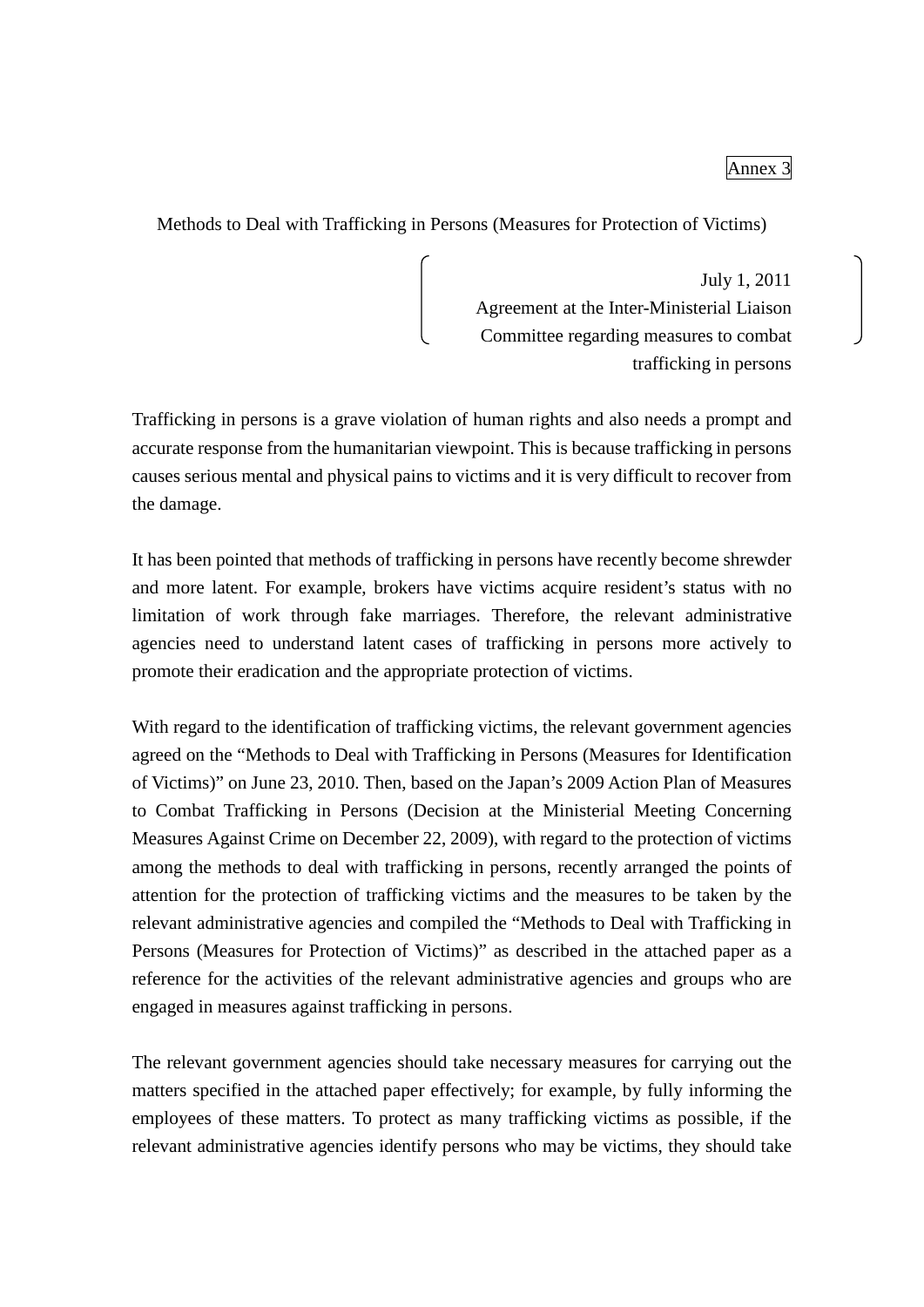measures to protect them as widely as possible. In addition, even if persons who first seem to be trafficking victims are found not to be trafficking victims, they should be treated in full consideration of their situation and their human rights.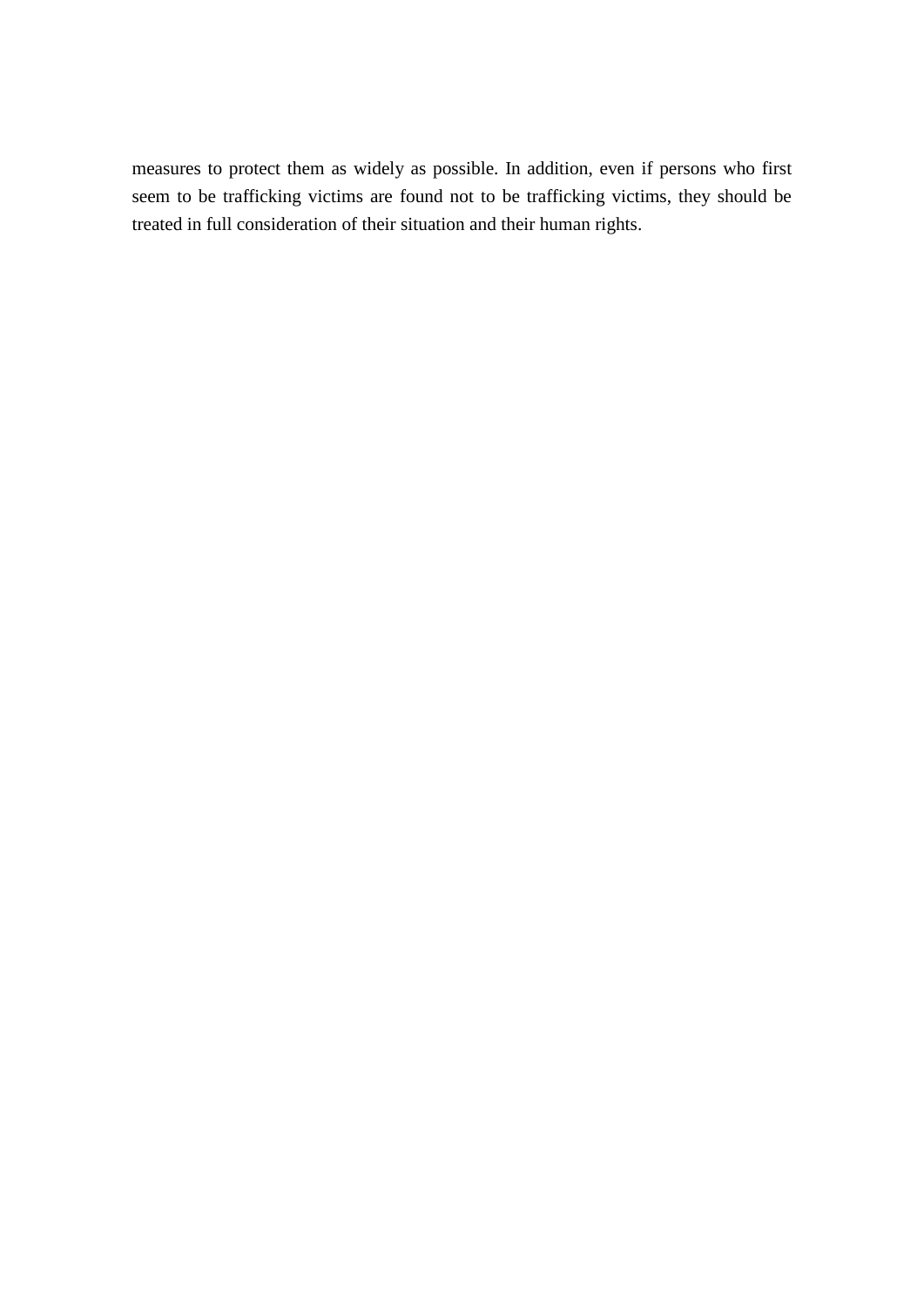#### Annex

Methods to Deal with Trafficking in Persons (Measures for Identification of Victims)

1. Points of attention for the protection of victims

To protect trafficking victims appropriately, it is necessary to pay attention to the following:

- (1) Ensuring the safety of victims Because victims are highly likely to be harmed by a violent employer, broker, et al., it is necessary to ensure their safety and prevent or reduce secondary damage.
- (2) Consideration for position as victims

A full explanation should be given to the victims about the facilities for protecting them. If an offense committed by a victim was incidental to trafficking in persons as part of the damage from the trafficking, it is necessary to endeavor to give full attention to the position of the victim when carrying out the measures, taking into consideration the status of the investigation thereafter.

(3) Stabilization of the legal status of victims

To give priority to the protection of victims, it is necessary to stabilize their legal status, taking their position into full consideration, and based on their wishes.

(4) Consideration for victims' mid- and long-term stay in Japan

Because a victim's stay in Japan will be prolonged for a medium or long time due to their cooperation in criminal proceedings, divorce proceedings in the case of a false marriage, or a safety problem in their home country, and because a difference in language or lifestyle, group living, and behavioral restrictions will become a burden on the victims, it is necessary to give counseling and other support, taking their wishes into consideration.

# 2. Everyday measures

Each administrative agency should carry out the necessary everyday measures, such as the following, to facilitate mutual cooperation among relevant agencies if the agency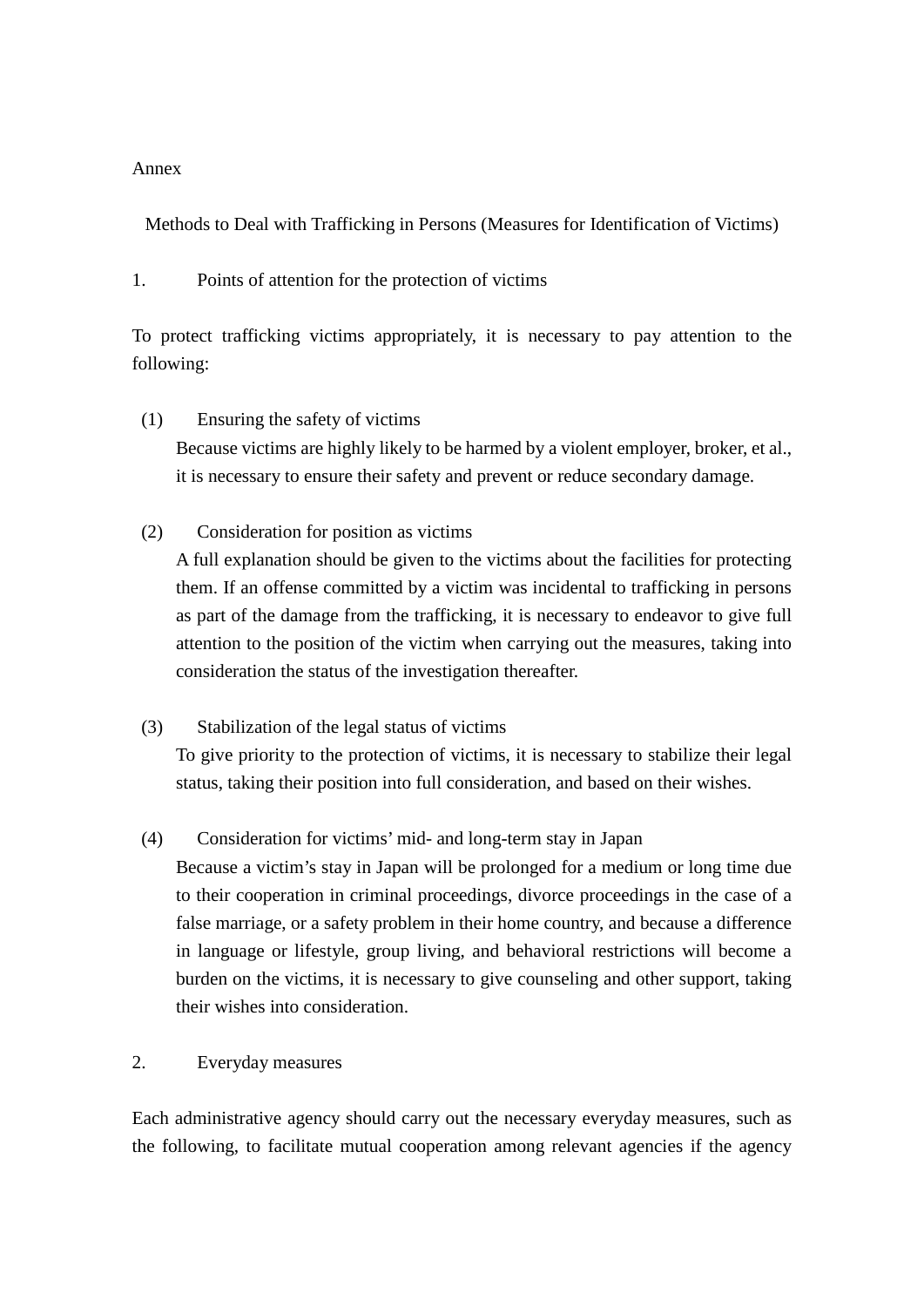identifies a trafficking victim, or a person who may be a trafficking victim, or protects a trafficking victim:

- 1) Each administrative agency should unify their contact points for measures against trafficking in persons, appoint an official in charge, and establish a system that makes it possible to receive reports from other prefectures' relevant administrative agencies.
- 2) Each administrative agency should confirm the relevant administrative agencies' contact points and when an official in charge of contact is replaced, immediately notify the relevant agencies.
- 3) Each administrative agency should hold liaison meetings to share information on trafficking in persons, deepen their understanding about other administrative agencies' operations, and share understanding about concrete outlines of measures for the protection of trafficking victims.
- 4) Each administrative agency should inform the employees likely to come into contact with trafficking victims and other related persons of the points of attention for the identification and protection of trafficking victims, and the measures to be taken in the case of identification of a person who may be a trafficking victim and the measures for protecting victims.
- 3. Measures for protecting victims
	- (1) At each of the contact points of the relevant administrative agencies, such as the police, the Immigration Bureau, the Legal Affairs Bureaus, women's consultation offices, child guidance centers, the Labor Standards Offices, and the Head Office of the Ministry of Foreign Affairs, if the consulter is judged to be a trafficking victim or a person who may be a trafficking victim, the protection of the person should be considered. If needed, a prompt report or notification should be given to the police, the Immigration Bureau, the Japan Coast Guard, a women's consultation office (only if the consulter is a woman; this applies hereinafter) or a child guidance center (only if the consulter is a child; this applies hereinafter) for expert judgment and mutual cooperation. In this case, information should be shared fully among the relevant agencies to smoothly protect the trafficking victim.
	- (2) When a report or notification is given to the police, the Immigration Bureau, the Japan Coast Guard, a women's consultation office, or a child guidance center, if the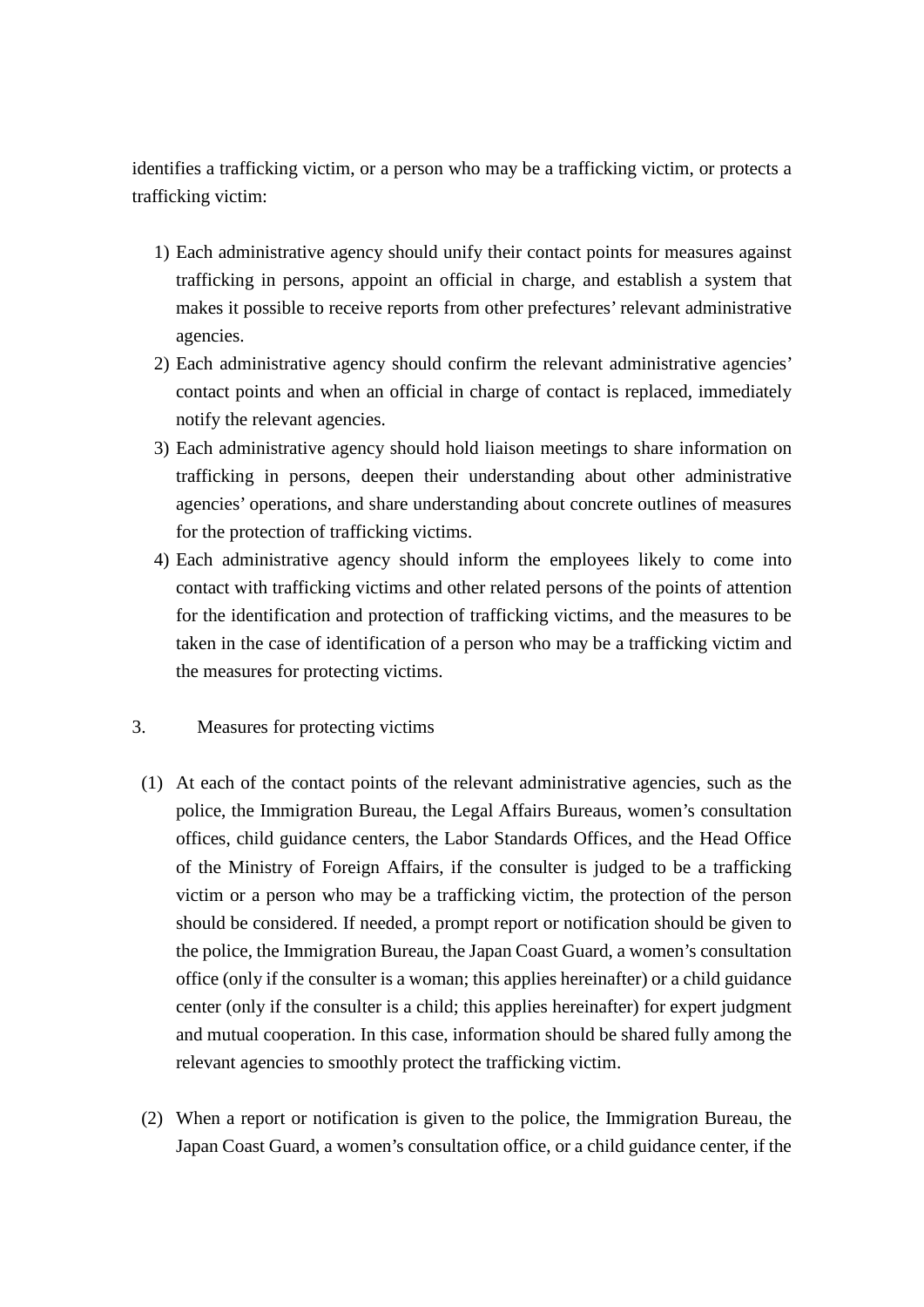reporter or notifier is a trafficking victim, they should cooperate with each other to protect the victim and endeavor to find latent trafficking victims as soon as possible to secure their safety. If needed, these relevant agencies should hold a liaison meeting to share information and prospects for the period needed for protection and should pay attention not to cause any discrepancy among their response.

- (3) If a trafficking victim is protected by a private shelter, the relevant agencies should pay careful attention to prevent the whereabouts of the victim from being located, resulting in a physical threat to the victim. In addition, thorough measures should be carried out to ensure the safety of the victim. For example, if the victim goes out, the victim should be accompanied by an employee of the relevant administrative agency.
- (4) When a relevant administrative agency protects a trafficking victim, the agency should wipe away their sense of unease. For example, if the victim is a foreigner, the agency should treat the victim in their mother tongue; if the victim is a woman, a female employee should treat the victim. In addition, if a person is identified as a trafficking victim, the agency should inform the victim of the protection measures, give a full explanation to the victim about special permission to stay in Japan and other legal procedures, and explain the victim about how the agency will investigate the case to the extent that is possible.
- (5) If the protection period for a victim is expected to be prolonged for a medium or long time due to criminal procedures, the investigative organization should give the victim and the relevant administrative agency protecting the victim a full explanation about the criminal procedures and prospects for the investigation to the extent that is possible to reduce the victim's mental burden.
- (6) When the investigative organization carries out criminal procedures for a trafficking victim, such as an interview with the victim, to ensure the safety of the victim and to prevent or reduce secondary damage, the investigative organization should respond to the victim's requests for consultation, consider where the interview should be held, have Victim Support Officers accompany the victim to the court, supply information under the Victim Notification System, and endeavor to carry out procedures that give due consideration for the victim's position and feelings, such as measures for screening victims during trial proceedings and the use of a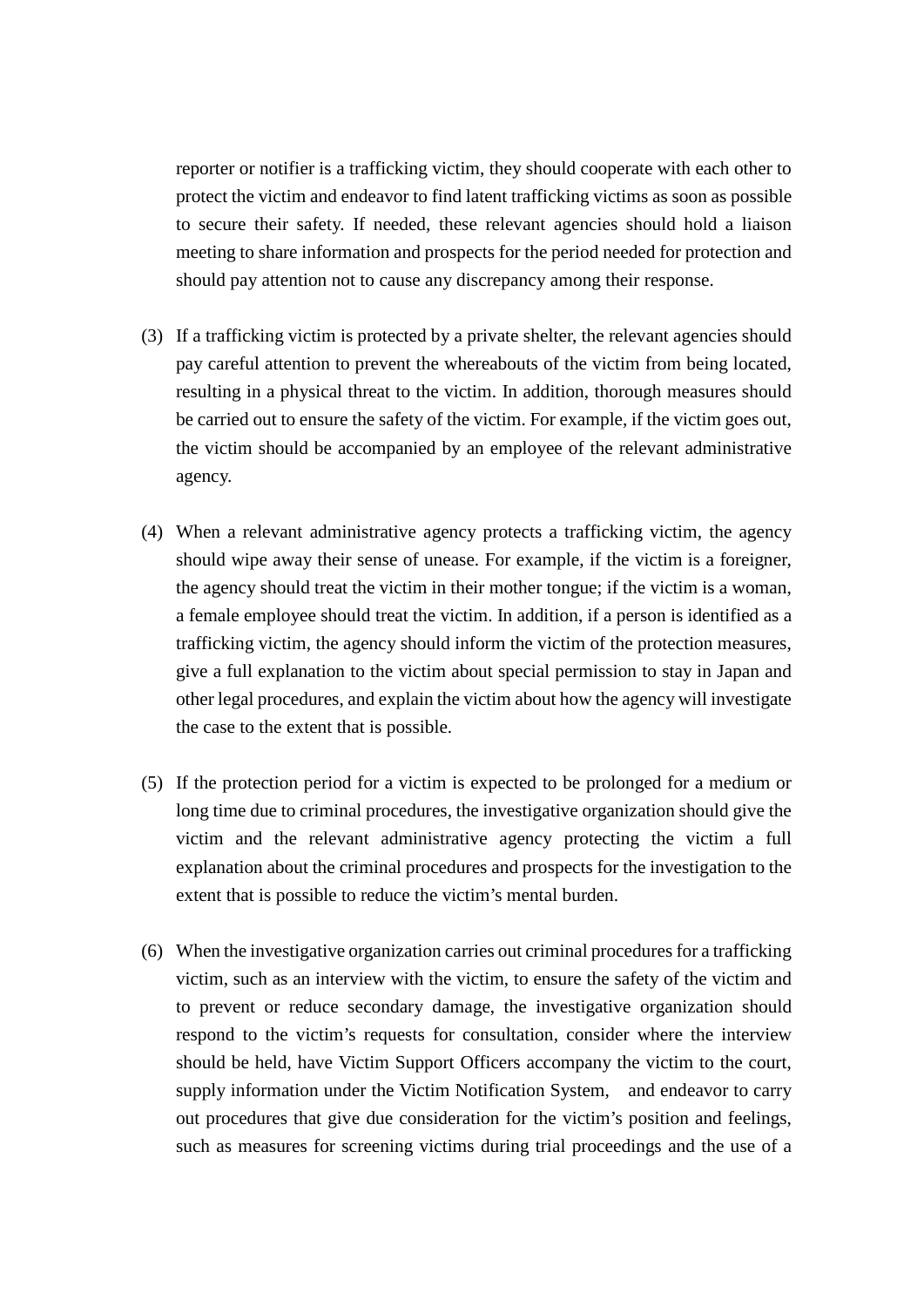video link for interviewing witnesses. If the investigative organization interviews a victim that is protected by a women's consultation office, the investigative organization should fully coordinate with the relevant administrative agency beforehand concerning the time, method, and other details of the interview.

- (7) If the offense committed by a victim was incidental to trafficking in persons as part of the damage from the trafficking, the investigative organization should endeavor to give full attention to the position of the victim when carrying out the measures, taking into consideration the status of the investigation thereafter.
- (8) If a victim is lawfully staying in Japan, taking the victim's position into full consideration, and based on the victim's wishes, the Immigration Bureau should permit a renewal of the period of stay or a change in the status of residence. If the victim is unlawfully staying in Japan due to a violation of the Immigration Control Act, the Immigration Bureau should give special permission to stay in Japan to stabilize the legal status of the victim. In addition, women's consultation offices and the like should endeavor to reduce victims' mental burdens, for example, by having someone accompany victims during any procedures, if needed.
- (9) Women's consultation offices should endeavor to cooperate with the police, the Immigration Bureau, other relevant administrative agencies, foreign embassies in Tokyo, IOM (International Organization for Migration) and NGOs to protect female trafficking victims temporarily, irrespective of nationality or age, and support them during protection according to their conditions, including the following: the provision of clothing, food, and residence; consideration for their living rooms and bathing; consideration for food; establishment of a night guard system; appointment of necessary interpreters; provision of counseling, medical care, and the like; and provision of information about the legal assistance for victims. In the case of a child victim, the child guidance center should give the victim mental care and treatment. For example, if needed, it should have a child psychologist interview the victim and have a doctor diagnose the victim. If high-level expertise is needed, the child guidance center should cooperate with a specialized medical institution.
- (10) If a victim cannot return to the home country, the Immigration Bureau should give the victim a status of residence which allows employment if the need arises, respecting the victim's intention and comprehensively taking into consideration the